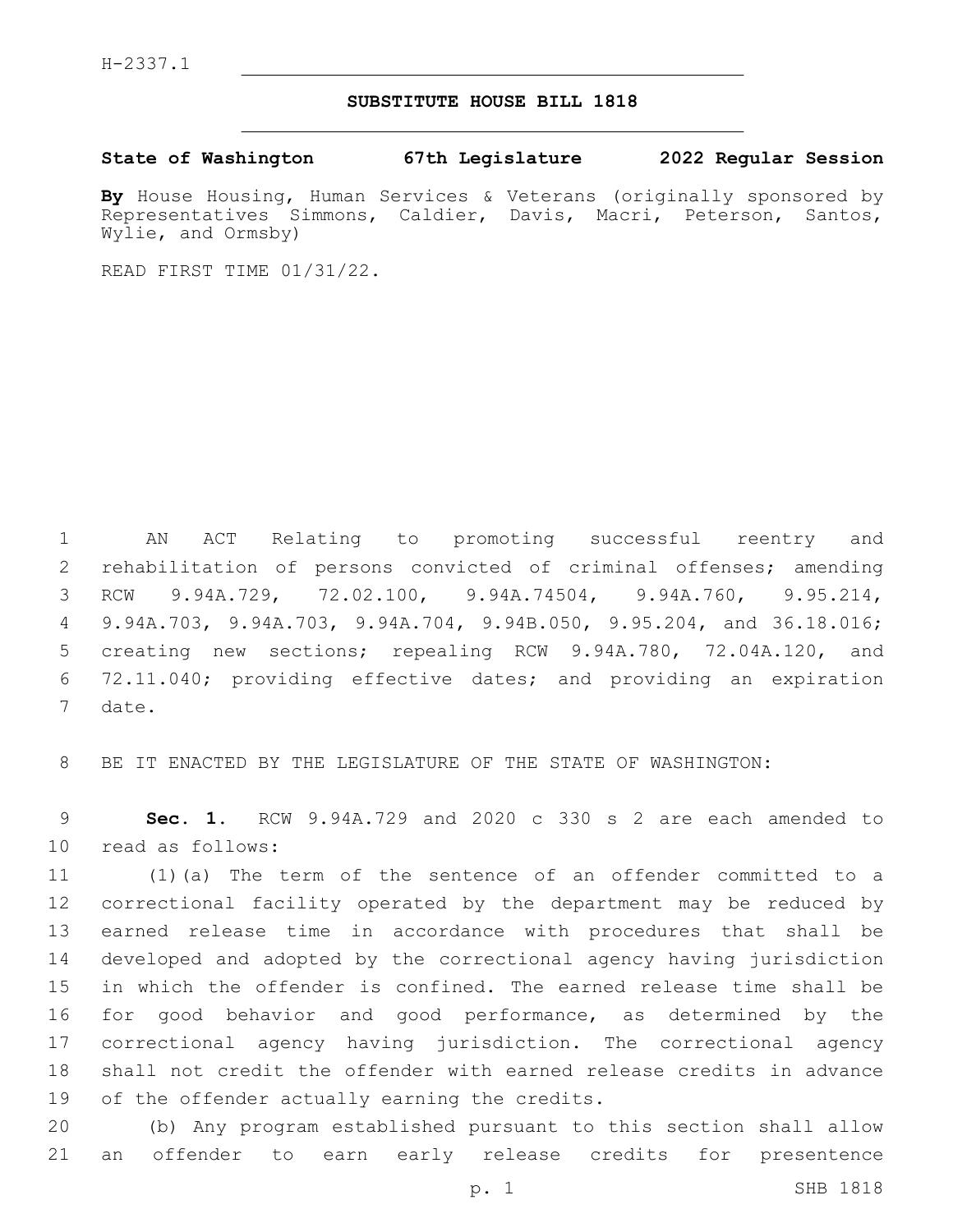incarceration. If an offender is transferred from a county jail to the department, the administrator of a county jail facility shall certify to the department the amount of time spent in custody at the facility and the number of days of early release credits lost or not earned. The department may approve a jail certification from a correctional agency that calculates early release time based on the actual amount of confinement time served by the offender before sentencing when an erroneous calculation of confinement time served by the offender before sentencing appears on the judgment and sentence. The department must adjust an offender's rate of early release listed on the jail certification to be consistent with the rate applicable to offenders in the department's facilities. However, the department is not authorized to adjust the number of presentence early release days that the jail has certified as lost or not earned.

 (2)(a) An offender who has been convicted of a felony committed after July 23, 1995, that involves any applicable deadly weapon enhancements under RCW 9.94A.533 (3) or (4), or both, shall not receive any good time credits or earned release time for that portion of his or her sentence that results from any deadly weapon 20 enhancements.

 (b) An offender whose sentence includes any impaired driving enhancements under RCW 9.94A.533(7), minor child enhancements under RCW 9.94A.533(13), or both, shall not receive any good time credits or earned release time for any portion of his or her sentence that 25 results from those enhancements.

(3) An offender may earn early release time as follows:

 (a) In the case of an offender sentenced pursuant to RCW 10.95.030(3) or 10.95.035, the offender may not receive any earned early release time during the minimum term of confinement imposed by the court; for any remaining portion of the sentence served by the 31 offender, the aggregate earned release time may not exceed ( $(\text{ten})$ ) 10 32 percent of the sentence.

 (b) In the case of an offender convicted of a serious violent offense, or a sex offense that is a class A felony, committed on or after July 1, 1990, and before July 1, 2003, the aggregate earned 36 release time may not exceed ( $(f\text{ifteen})$ ) 15 percent of the sentence.

 (c) In the case of an offender convicted of a serious violent offense, or a sex offense that is a class A felony, committed on or after July 1, 2003, the aggregate earned release time may not exceed 40 ((ten)) 10 percent of the sentence.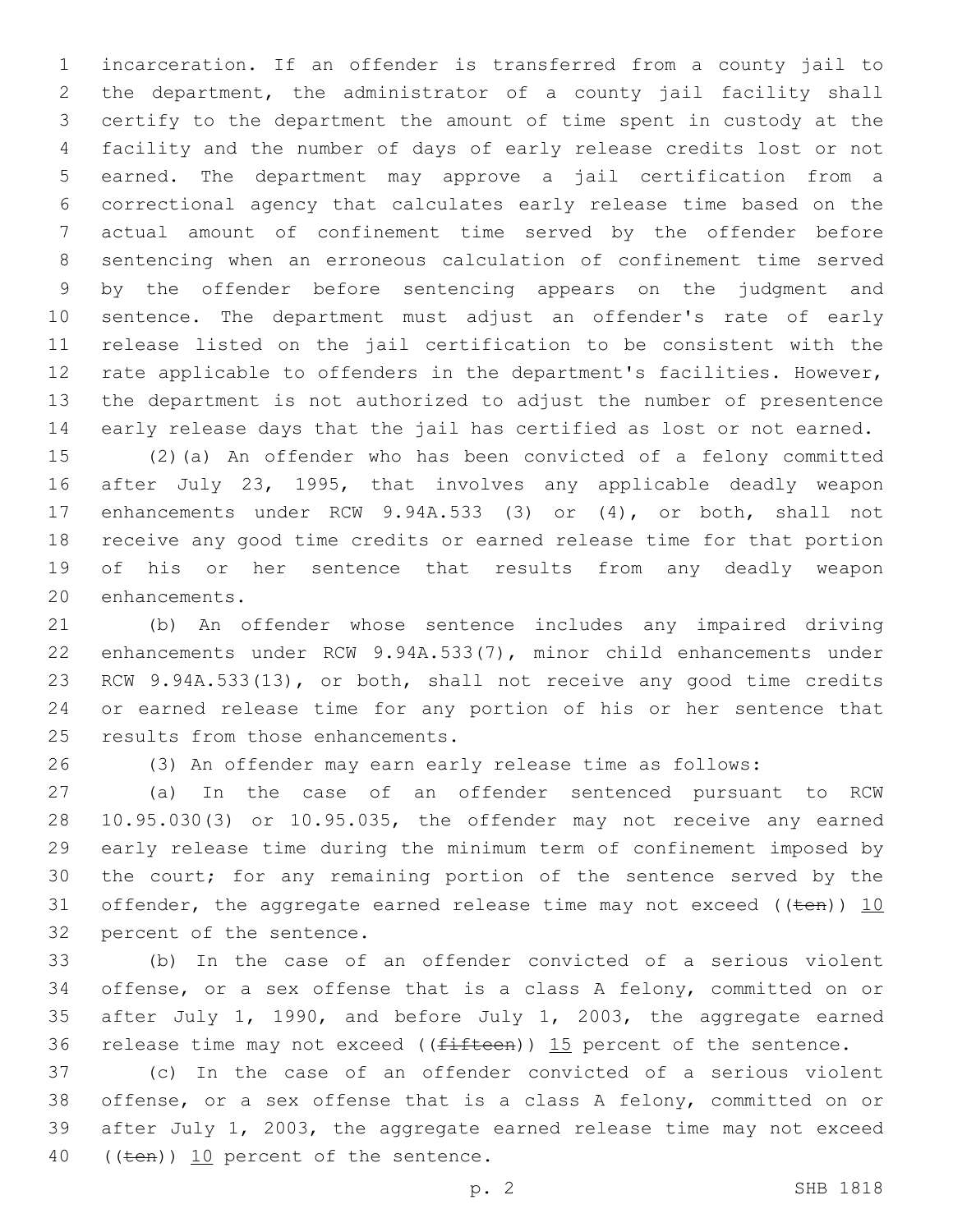1 (d) An offender is qualified to earn up to  $((f \text{iff } y))$  50 percent 2 of aggregate earned release time if he or she: (i) Is not classified as an offender who is at a high risk to reoffend as provided in subsection (4) of this section; (ii) Is not confined pursuant to a sentence for: (A) A sex offense;6 7 (B) A violent offense; (C) A crime against persons as defined in RCW 9.94A.411; (D) A felony that is domestic violence as defined in RCW 10.99.020; (E) A violation of RCW 9A.52.025 (residential burglary); (F) A violation of, or an attempt, solicitation, or conspiracy to violate, RCW 69.50.401 by manufacture or delivery or possession with 14 intent to deliver methamphetamine; or (G) A violation of, or an attempt, solicitation, or conspiracy to violate, RCW 69.50.406 (delivery of a controlled substance to a 17 minor); (iii) Has no prior conviction for the offenses listed in (d)(ii) 19 of this subsection; (iv) Participates in programming or activities as directed by the offender's individual reentry plan as provided under RCW 72.09.270 to the extent that such programming or activities are made available by 23 the department; and (v) Has not committed a new felony after July 22, 2007, while 25 under community custody. (e) In no other case shall the aggregate earned release time 27 exceed one-third of the total sentence. (4) The department shall perform a risk assessment of each offender who may qualify for earned early release under subsection (3)(d) of this section utilizing the risk assessment tool recommended by the Washington state institute for public policy. Subsection (3)(d) of this section does not apply to offenders convicted after 33 July 1, 2010. (5)(a) A person who is eligible for earned early release as provided in this section and who will be supervised by the department pursuant to RCW 9.94A.501 or 9.94A.5011, shall be transferred to 37 community custody in lieu of earned release time; (b) The department shall, as a part of its program for release to the community in lieu of earned release, require the offender to propose a release plan that includes an approved residence and living p. 3 SHB 1818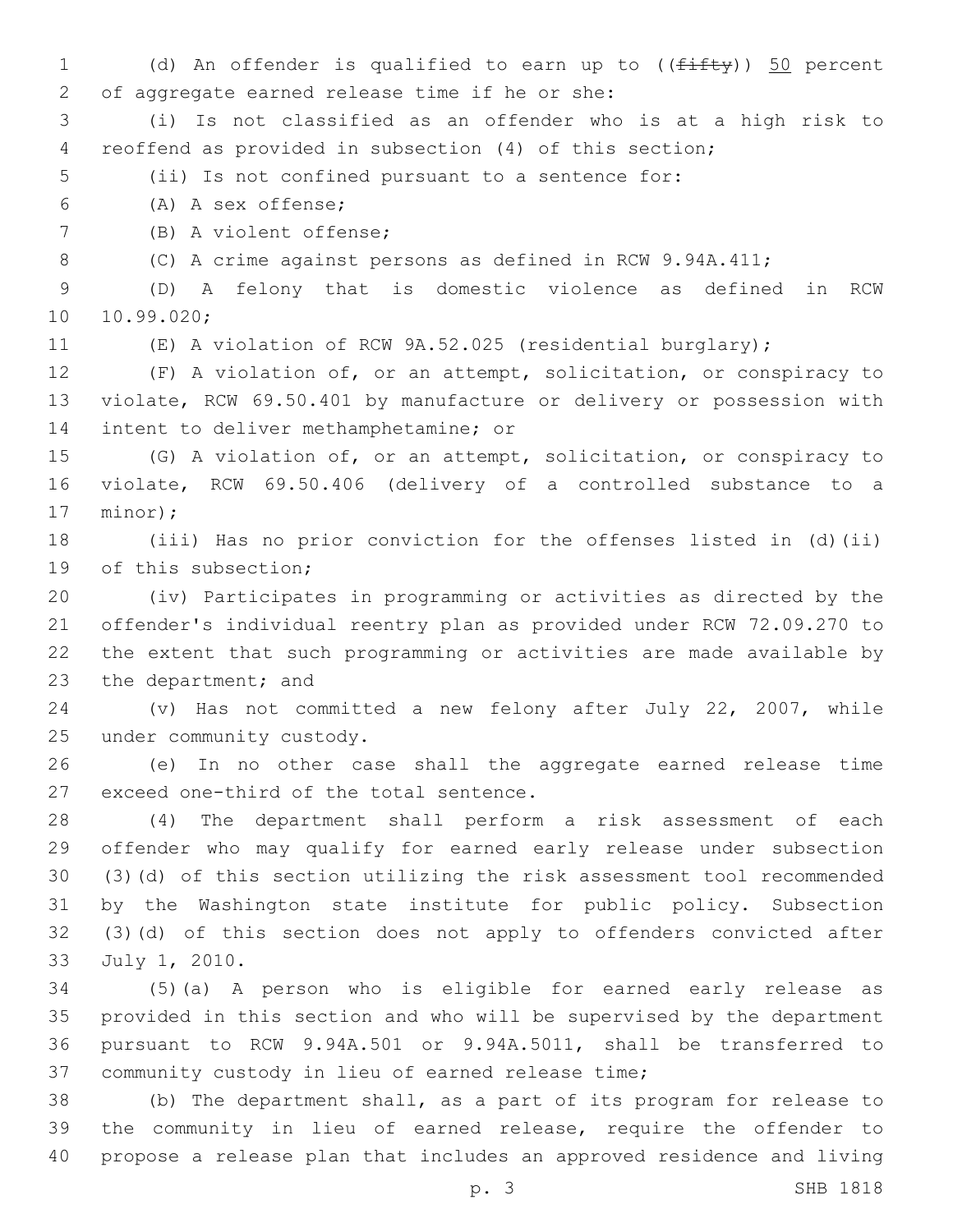arrangement. All offenders with community custody terms eligible for release to community custody in lieu of earned release shall provide an approved residence and living arrangement prior to release to the community;4

 (c) The department may deny transfer to community custody in lieu of earned release time if the department determines an offender's release plan, including proposed residence location and living arrangements, may violate the conditions of the sentence or conditions of supervision, place the offender at risk to violate the conditions of the sentence, place the offender at risk to reoffend, or present a risk to victim safety or community safety. The department's authority under this section is independent of any court-ordered condition of sentence or statutory provision regarding 14 conditions for community custody;

 (d) If the department is unable to approve the offender's release plan, the department may do one or more of the following:

 (i) Transfer an offender to partial confinement in lieu of earned early release for a period not to exceed three months. The three months in partial confinement is in addition to that portion of the offender's term of confinement that may be served in partial 21 confinement as provided in RCW  $9.94A.728(1)(e)$ ;

 (ii) Provide rental vouchers to the offender for a period not to 23 exceed (( $t$ hree))  $six$  months if rental assistance will result in an 24 approved release plan.

 A voucher must be provided in conjunction with additional transition support programming or services that enable an offender to participate in services including, but not limited to, substance abuse treatment, mental health treatment, sex offender treatment, educational programming, or employment programming;

 (e) The department shall maintain a list of housing providers that meets the requirements of RCW 72.09.285. If more than two voucher recipients will be residing per dwelling unit, as defined in RCW 59.18.030, rental vouchers for those recipients may only be paid 34 to a housing provider on the department's list;

 (f) For each offender who is the recipient of a rental voucher, the department shall gather data as recommended by the Washington state institute for public policy in order to best demonstrate whether rental vouchers are effective in reducing recidivism.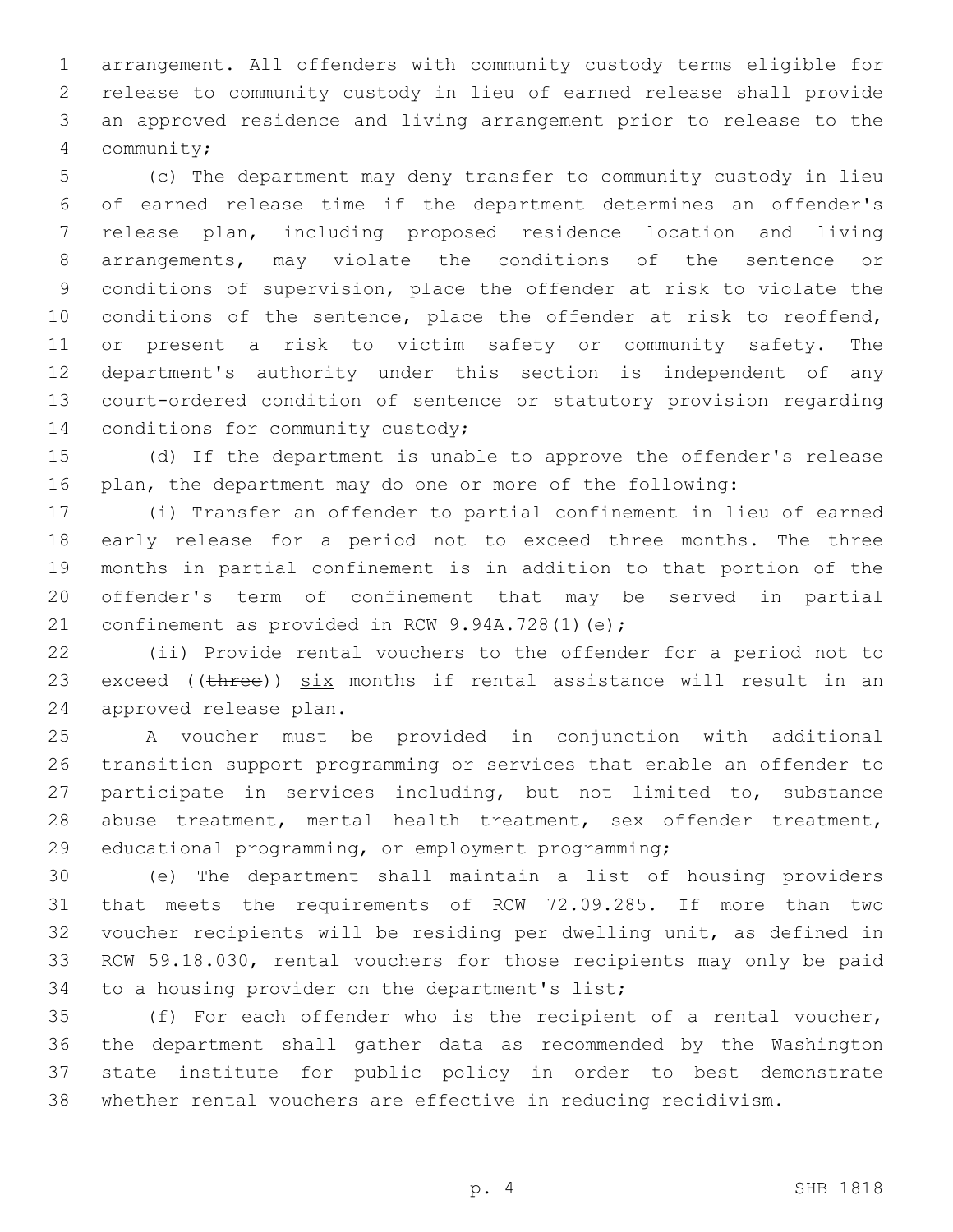(6) An offender serving a term of confinement imposed under RCW 9.94A.670(5)(a) is not eligible for earned release credits under this 3 section.

 **Sec. 2.** RCW 72.02.100 and 2017 c 214 s 1 are each amended to 5 read as follows:

 (1) Any person serving a sentence for a term of confinement in a state correctional facility for convicted felons, pursuant to court commitment, who is thereafter released upon an order of parole of the indeterminate sentence review board, or who is discharged from custody upon expiration of sentence, or who is ordered discharged from custody by a court of appropriate jurisdiction, shall be entitled to retain his or her earnings from labor or employment while in confinement and shall be supplied by the superintendent of the state correctional facility with suitable and presentable clothing, 15 the sum of ((forty dollars)) \$40 for subsistence, and transportation by the least expensive method of public transportation not to exceed 17 the cost of ((one hundred dollars)) \$100 to his or her place of residence or the place designated in his or her parole plan, or to the place from which committed if such person is being discharged on expiration of sentence, or discharged from custody by a court of 21 appropriate jurisdiction: PROVIDED, That up to  $((sixty))$  60 additional dollars may be made available to the parolee for necessary personal and living expenses upon application to and approval by such person's community corrections officer. If in the opinion of the superintendent suitable arrangements have been made to provide the person to be released with suitable clothing and/or the expenses of 27 transportation, the superintendent may consent to such arrangement. If the superintendent has reasonable cause to believe that the person to be released has ample funds, with the exception of earnings from labor or employment while in confinement, to assume the expenses of clothing, transportation, or the expenses for which payments made pursuant to this section or RCW 72.02.110 or any one or more of such expenses, the person released shall be required to assume such 34 expenses.

35 (2) ((Within existing resources, the)) (a) The department of corrections may provide temporary housing assistance for a person 37 being released from ((the Washington corrections center for women or mission creek corrections center for women)) any state correctional 39 facility through the use of rental vouchers, for a period not to

p. 5 SHB 1818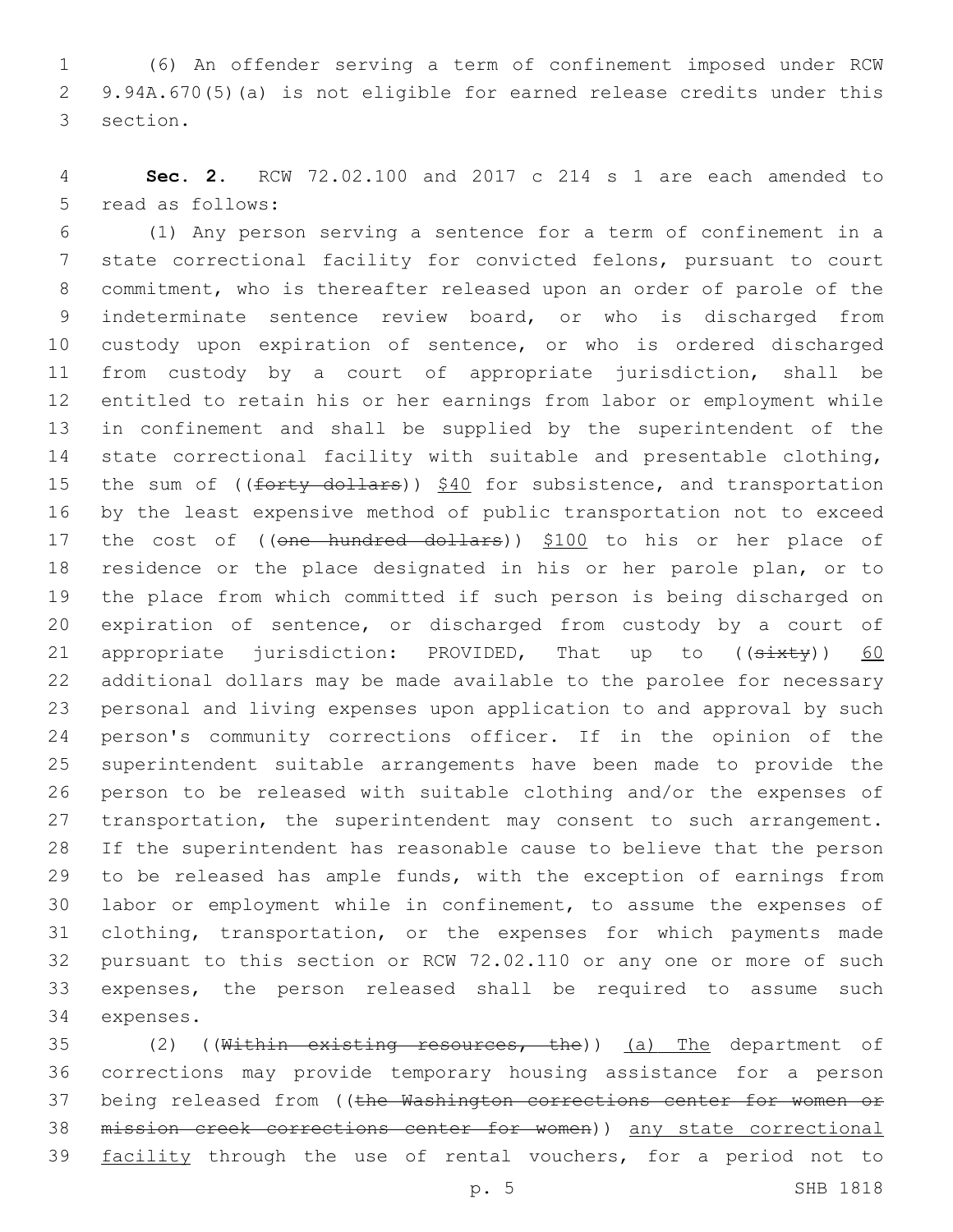1 exceed ((three)) six months, if the department finds that such 2 assistance will support the person's release into the community by preventing housing instability or homelessness. The department's authority to provide vouchers under this section is independent of 5 its authority under RCW 9.94A.729; however, a person may not receive a combined total of rental vouchers in excess of six months for each release from a state correctional facility.

 (b) The department shall establish policies for prioritizing funds available for housing vouchers under this section for persons 10 at risk of releasing homeless or becoming homeless without assistance 11 while taking into account risk to reoffend.

 **Sec. 3.** RCW 9.94A.74504 and 2011 1st sp.s. c 40 s 14 are each 13 amended to read as follows:

 (1) The department may supervise nonfelony offenders transferred to Washington pursuant to RCW 9.94A.745, the interstate compact for adult offender supervision, and shall supervise these offenders 17 according to the provisions of this chapter.

 (2) The department shall process applications for interstate transfer of felony and nonfelony offenders requesting transfer of supervision out-of-state pursuant to RCW 9.94A.745, the interstate 21 compact for adult offender supervision  $\left(\frac{1}{t}\right)$  and may charge offenders a reasonable fee for processing the application.

23  $(3)$  The department shall adopt a rule prescribing the amount of 24 the interstate transfer application fee)).

 **Sec. 4.** RCW 9.94A.760 and 2018 c 269 s 14 are each amended to 26 read as follows:

 (1) Whenever a person is convicted in superior court, the court may order the payment of a legal financial obligation as part of the sentence. The court may not order an offender to pay costs as described in RCW 10.01.160 if the court finds that the offender at the time of sentencing is indigent as defined in RCW 10.101.010(3) (a) through (c). An offender being indigent as defined in RCW 10.101.010(3) (a) through (c) is not grounds for failing to impose restitution or the crime victim penalty assessment under RCW 7.68.035. The court must on either the judgment and sentence or on a subsequent order to pay, designate the total amount of a legal financial obligation and segregate this amount among the separate assessments made for restitution, costs, fines, and other assessments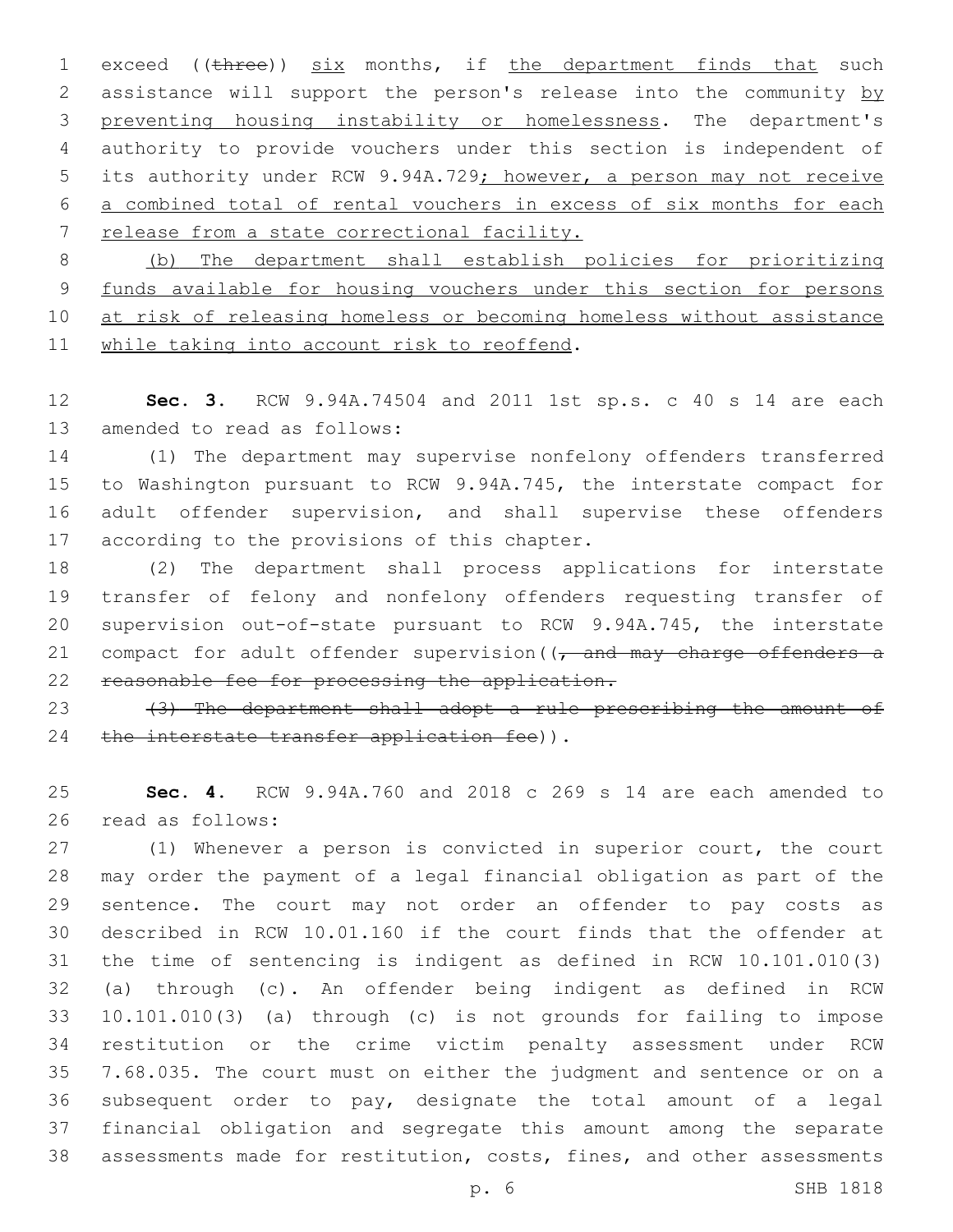required by law. On the same order, the court is also to set a sum that the offender is required to pay on a monthly basis towards satisfying the legal financial obligation. If the court fails to set the offender monthly payment amount, the department shall set the amount if the department has active supervision of the offender, 6 otherwise the county clerk shall set the amount.

 (2) Upon receipt of each payment made by or on behalf of an offender, the county clerk shall distribute the payment in the 9 following order of priority until satisfied:

 (a) First, proportionally to restitution to victims that have not 11 been fully compensated from other sources;

 (b) Second, proportionally to restitution to insurance or other sources with respect to a loss that has provided compensation to 14 victims;

(c) Third, proportionally to crime victims' assessments; and

16 (d) Fourth, proportionally to costs, fines, and other assessments 17 required by law.

 (3) If the court determines that the offender, at the time of sentencing, has the means to pay for the cost of incarceration, the court may require the offender to pay for the cost of incarceration. The court shall not order the offender to pay the cost of incarceration if the court finds that the offender at the time of sentencing is indigent as defined in RCW 10.101.010(3) (a) through (c). Costs of incarceration ordered by the court shall not exceed a 25 rate of ((fifty dollars)) \$50 per day of incarceration, if incarcerated in a prison, or the actual cost of incarceration per day 27 of incarceration, if incarcerated in a county jail. In no case may 28 the court require the offender to pay more than ((one hundred 29 dollars)) \$100 per day for the cost of incarceration. All funds recovered from offenders for the cost of incarceration in the county jail shall be remitted to the county and the costs of incarceration 32 in a prison shall be remitted to the department.

 (4) The court may add to the judgment and sentence or subsequent order to pay a statement that a notice of payroll deduction is to be issued immediately. If the court chooses not to order the immediate issuance of a notice of payroll deduction at sentencing, the court shall add to the judgment and sentence or subsequent order to pay a statement that a notice of payroll deduction may be issued or other income-withholding action may be taken, without further notice to the offender if a monthly court-ordered legal financial obligation

p. 7 SHB 1818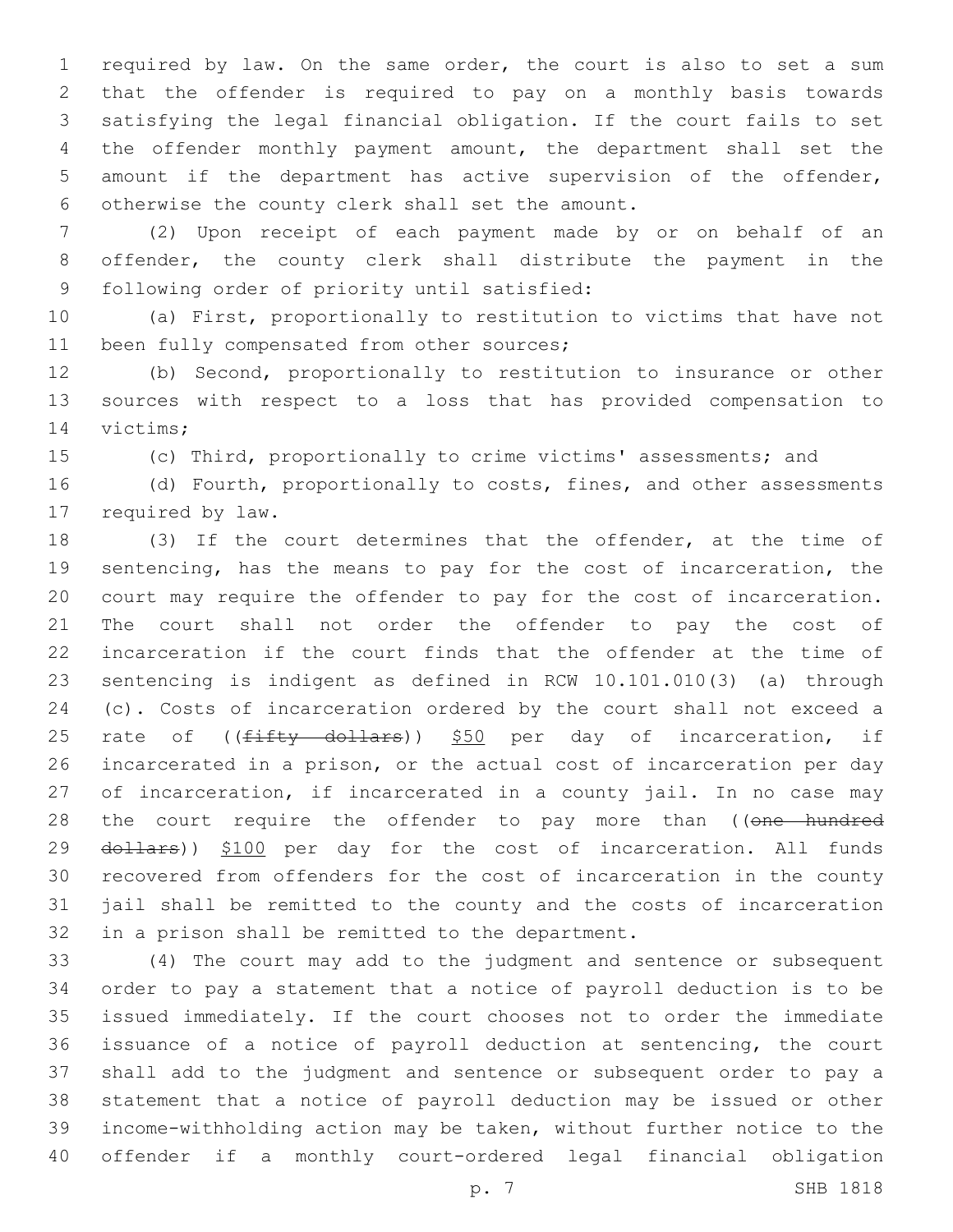payment is not paid when due, and an amount equal to or greater than 2 the amount payable for one month is owed.

 If a judgment and sentence or subsequent order to pay does not include the statement that a notice of payroll deduction may be issued or other income-withholding action may be taken if a monthly legal financial obligation payment is past due, the department or the county clerk may serve a notice on the offender stating such requirements and authorizations. Service shall be by personal service 9 or any form of mail requiring a return receipt.

 (5) Independent of the department or the county clerk, the party or entity to whom the legal financial obligation is owed shall have the authority to use any other remedies available to the party or entity to collect the legal financial obligation. These remedies include enforcement in the same manner as a judgment in a civil action by the party or entity to whom the legal financial obligation is owed. Restitution collected through civil enforcement must be paid through the registry of the court and must be distributed proportionately according to each victim's loss when there is more than one victim. The judgment and sentence shall identify the party 20 or entity to whom restitution is owed so that the state, party, or entity may enforce the judgment. If restitution is ordered pursuant to RCW 9.94A.750(6) or 9.94A.753(6) to a victim of rape of a child or a victim's child born from the rape, the Washington state child support registry shall be identified as the party to whom payments must be made. Restitution obligations arising from the rape of a child in the first, second, or third degree that result in the pregnancy of the victim may be enforced for the time periods provided under RCW 9.94A.750(6) and 9.94A.753(6). All other legal financial obligations for an offense committed prior to July 1, 2000, may be 30 enforced at any time during the  $((\text{ten}))$  10-year period following the 31 offender's release from total confinement or within  $((ten))$  10 years 32 of entry of the judgment and sentence, whichever period ends later. 33 Prior to the expiration of the initial (( $t$ en))  $10$ -year period, the 34 superior court may extend the criminal judgment an additional  $((\text{ten}))$  10 years for payment of legal financial obligations including crime victims' assessments. All other legal financial obligations for an offense committed on or after July 1, 2000, may be enforced at any time the offender remains under the court's jurisdiction. For an offense committed on or after July 1, 2000, the court shall retain 40 jurisdiction over the offender, for purposes of the offender's

p. 8 SHB 1818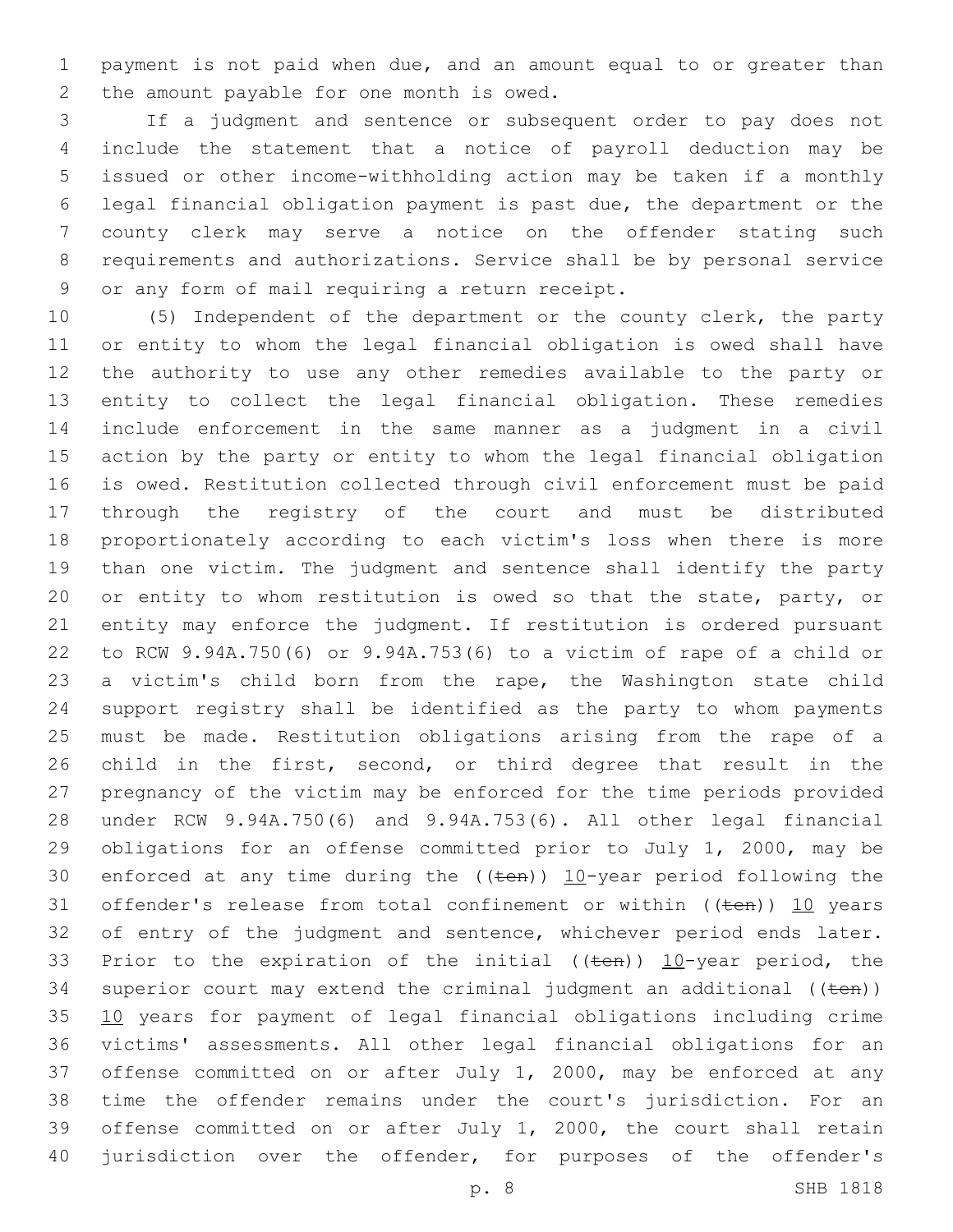compliance with payment of the legal financial obligations, until the obligation is completely satisfied, regardless of the statutory maximum for the crime. The department may only supervise the offender's compliance with payment of the legal financial obligations during any period in which the department is authorized to supervise the offender in the community under RCW 9.94A.728, 9.94A.501, or in which the offender is confined in a state correctional institution or a correctional facility pursuant to a transfer agreement with the department, and the department shall supervise the offender's compliance during any such period. The department is not responsible for supervision of the offender during any subsequent period of time the offender remains under the court's jurisdiction. The county clerk is authorized to collect unpaid legal financial obligations at any time the offender remains under the jurisdiction of the court for purposes of his or her legal financial obligations.

 (6) In order to assist the court in setting a monthly sum that the offender must pay during the period of supervision, the offender is required to report to the department for purposes of preparing a recommendation to the court. When reporting, the offender is required, under oath, to respond truthfully and honestly to all questions concerning present, past, and future earning capabilities and the location and nature of all property or financial assets. The offender is further required to bring all documents requested by the 24 department.

 (7) After completing the investigation, the department shall make a report to the court on the amount of the monthly payment that the offender should be required to make towards a satisfied legal 28 financial obligation.

 (8)(a) During the period of supervision, the department may make a recommendation to the court that the offender's monthly payment schedule be modified so as to reflect a change in financial circumstances. If the department sets the monthly payment amount, the department may modify the monthly payment amount without the matter being returned to the court. During the period of supervision, the department may require the offender to report to the department for the purposes of reviewing the appropriateness of the collection schedule for the legal financial obligation. During this reporting, the offender is required under oath to respond truthfully and honestly to all questions concerning earning capabilities and the location and nature of all property or financial assets. The offender

p. 9 SHB 1818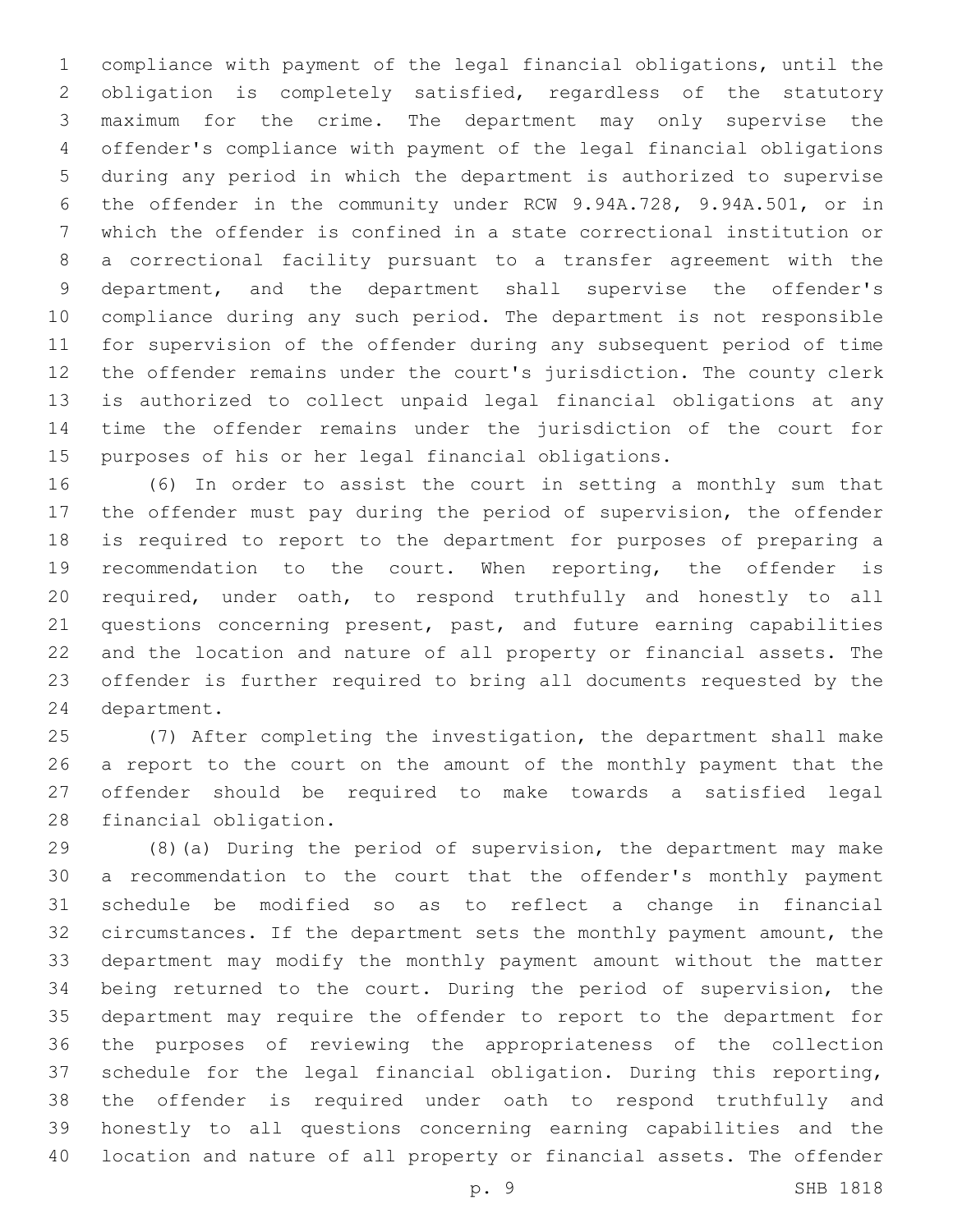shall bring all documents requested by the department in order to 2 prepare the collection schedule.

 (b) Subsequent to any period of supervision, or if the department is not authorized to supervise the offender in the community, the county clerk may make a recommendation to the court that the offender's monthly payment schedule be modified so as to reflect a change in financial circumstances. If the county clerk sets the monthly payment amount, or if the department set the monthly payment amount and the department has subsequently turned the collection of the legal financial obligation over to the county clerk, the clerk may modify the monthly payment amount without the matter being 12 returned to the court. During the period of repayment, the county clerk may require the offender to report to the clerk for the purpose of reviewing the appropriateness of the collection schedule for the legal financial obligation. During this reporting, the offender is required under oath to respond truthfully and honestly to all questions concerning earning capabilities and the location and nature of all property or financial assets. The offender shall bring all documents requested by the county clerk in order to prepare the 20 collection schedule.

 (9) After the judgment and sentence or payment order is entered, the department is authorized, for any period of supervision, to collect the legal financial obligation from the offender. Subsequent to any period of supervision or, if the department is not authorized to supervise the offender in the community, the county clerk is authorized to collect unpaid legal financial obligations from the offender. Any amount collected by the department shall be remitted daily to the county clerk for the purpose of disbursements. The department and the county clerks are authorized, but not required, to accept credit cards as payment for a legal financial obligation, and any costs incurred related to accepting credit card payments shall be 32 the responsibility of the offender.

 (10) The department or any obligee of the legal financial obligation may seek a mandatory wage assignment for the purposes of obtaining satisfaction for the legal financial obligation pursuant to RCW 9.94A.7701. Any party obtaining a wage assignment shall notify the county clerk. The county clerks shall notify the department, or the administrative office of the courts, whichever is providing the 39 monthly billing for the offender.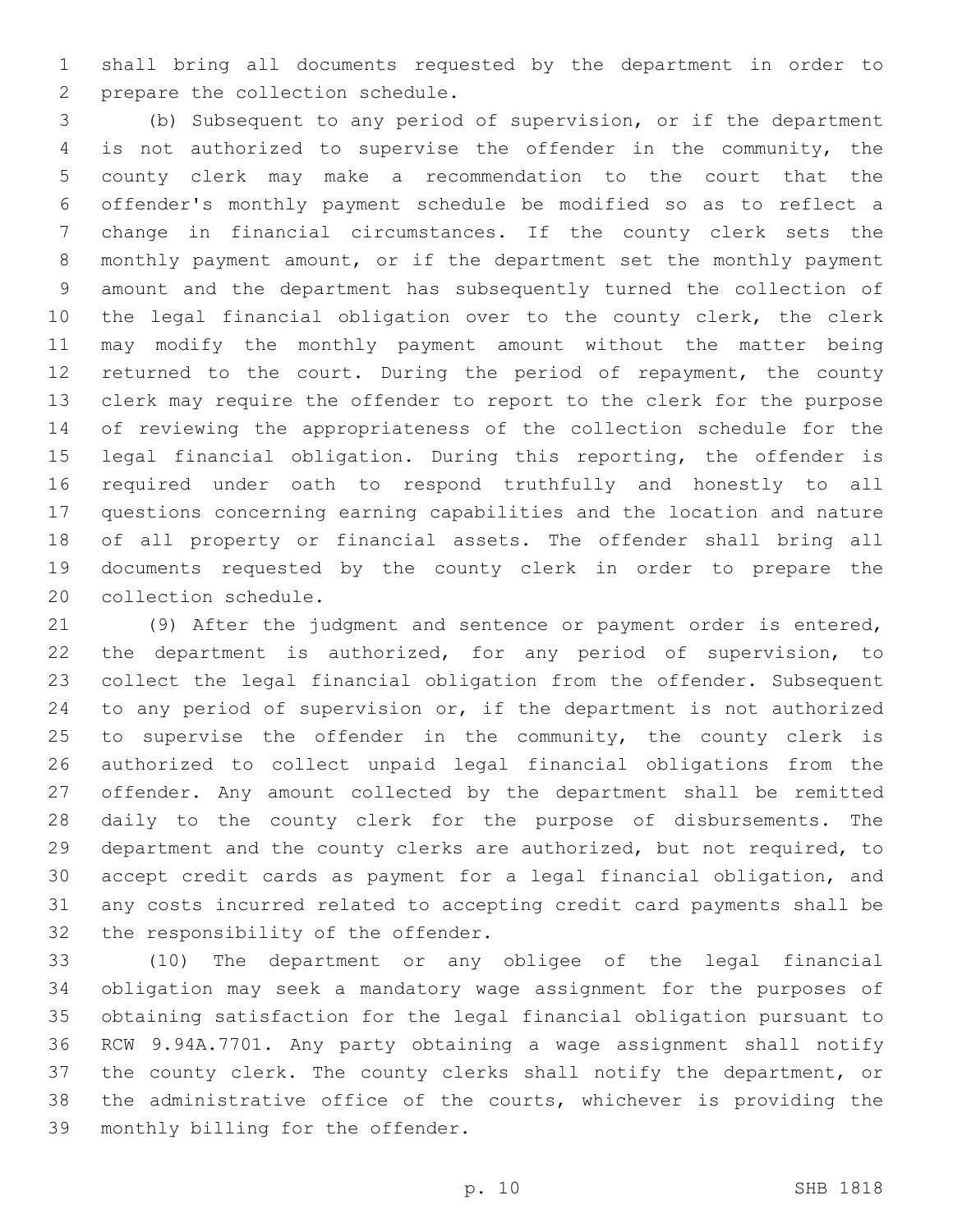(11) The requirement that the offender pay a monthly sum towards a legal financial obligation constitutes a condition or requirement of a sentence and the offender is subject to the penalties for noncompliance as provided in RCW 9.94B.040, 9.94A.737, or 9.94A.740. If the court determines that the offender is homeless or a person who is mentally ill, as defined in RCW 71.24.025, failure to pay a legal financial obligation is not willful noncompliance and shall not 8 subject the offender to penalties.

 (12)(a) The administrative office of the courts shall mail individualized periodic billings to the address known by the office for each offender with an unsatisfied legal financial obligation.

12 (b) The billing shall direct payments  $(1, -0)$  other than outstanding cost of supervision assessments under RCW 9.94A.780, parole 14 assessments under RCW 72.04A.120, and cost of probation assessments 15 under RCW  $9.95.214<sub>r</sub>$ )) to the county clerk(( $\frac{1}{r}$  and cost of supervision, 16 parole, or probation assessments to the department)).

 (c) The county clerk shall provide the administrative office of the courts with notice of payments by such offenders no less 19 frequently than weekly.

 (d) The county clerks, the administrative office of the courts, and the department shall maintain agreements to implement this 22 subsection.

 (13) The department shall arrange for the collection of unpaid legal financial obligations during any period of supervision in the community through the county clerk. The department shall either collect unpaid legal financial obligations or arrange for collections through another entity if the clerk does not assume responsibility or is unable to continue to assume responsibility for collection pursuant to subsection (5) of this section. The costs for collection 30 services shall be paid by the offender.

 (14) The county clerk may access the records of the employment security department for the purposes of verifying employment or income, seeking any assignment of wages, or performing other duties necessary to the collection of an offender's legal financial obligations.35

 (15) Nothing in this chapter makes the department, the state, the counties, or any state or county employees, agents, or other persons acting on their behalf liable under any circumstances for the payment of these legal financial obligations or for the acts of any offender who is no longer, or was not, subject to supervision by the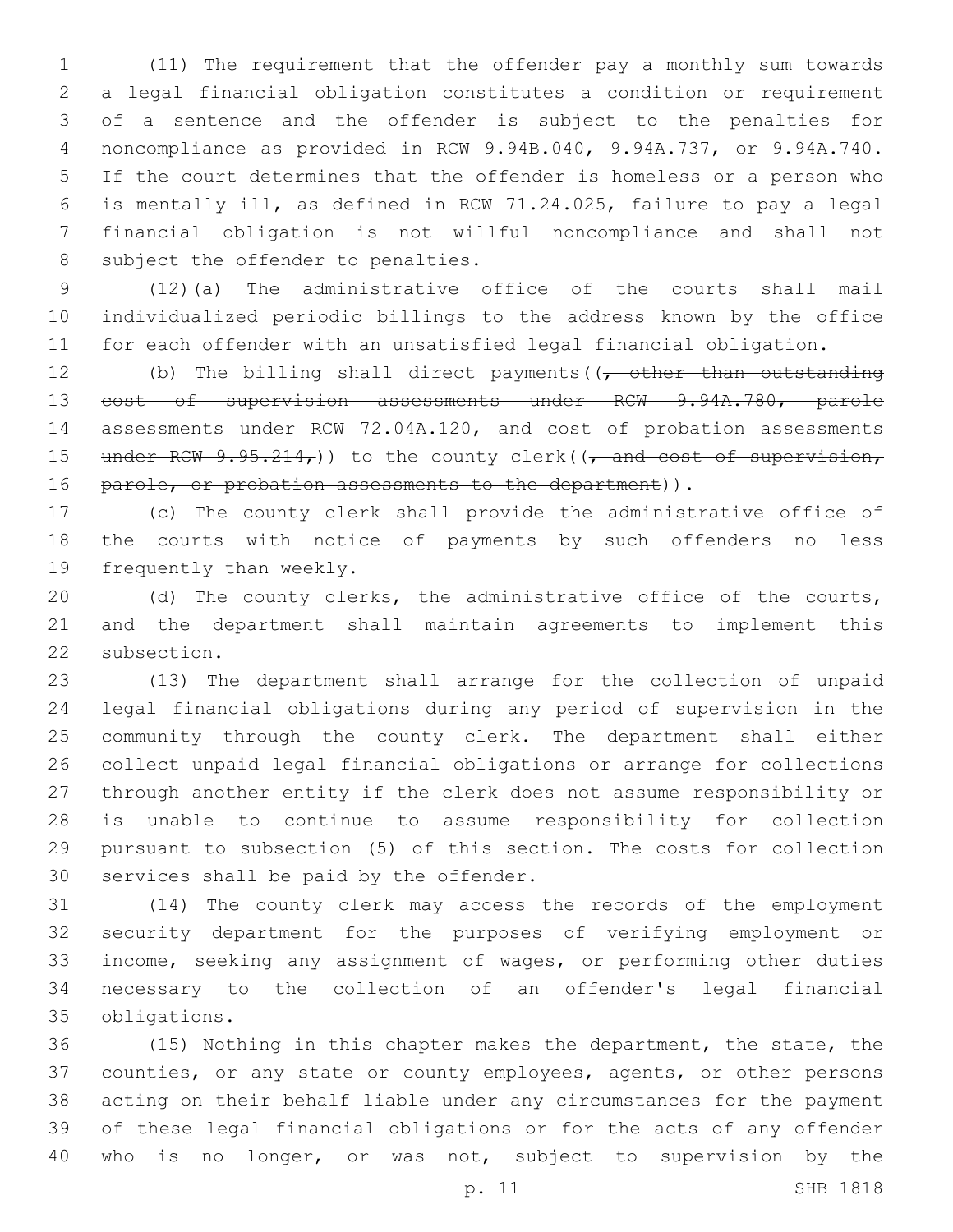department for a term of community custody, and who remains under the jurisdiction of the court for payment of legal financial obligations.

 **Sec. 5.** RCW 9.95.214 and 2011 1st sp.s. c 40 s 11 are each 4 amended to read as follows:

 Whenever a defendant convicted of a misdemeanor or gross misdemeanor is placed on probation under RCW 9.92.060 or 9.95.210, and the defendant is supervised by a county probation department, the county probation department may assess and collect from the defendant for the duration of the term of supervision a monthly assessment not 10 to exceed ((one hundred dollars)) \$100 per month. ((Whenever a defendant convicted of a misdemeanor or gross misdemeanor is placed 12 on probation under RCW 9.92.060 or 9.95.210, and the defendant is 13 supervised by the department of corrections, the department may 14 collect supervision intake fees pursuant to RCW 9.94A.780.)) This assessment shall be paid to the agency supervising the defendant and shall be applied, along with funds appropriated by the legislature, toward the payment or part payment of the cost of supervising the defendant. The county probation department shall suspend such assessment while the defendant is being supervised by another state pursuant to RCW 9.94A.745, the interstate compact for adult offender 21 supervision.

 NEW SECTION. **Sec. 6.** Subject to the availability of amounts 23 appropriated for this specific purpose, the Washington state institute for public policy shall conduct an outcome evaluation and benefit-cost analysis of Washington's housing voucher program to account for the expansion of the program under RCW 9.94A.729 and 72.02.100. The analysis should take into account impacts on homelessness, recidivism, criminal justice costs, use of public services, and other factors determined to be appropriate by the institute. The department of corrections shall cooperate with the institute to facilitate access to data or other resources necessary to complete the analysis required under this section. The institute shall submit a final report to the governor and appropriate committees of the legislature by November 1, 2025.

 **Sec. 7.** RCW 9.94A.703 and 2018 c 201 s 9004 are each amended to 36 read as follows: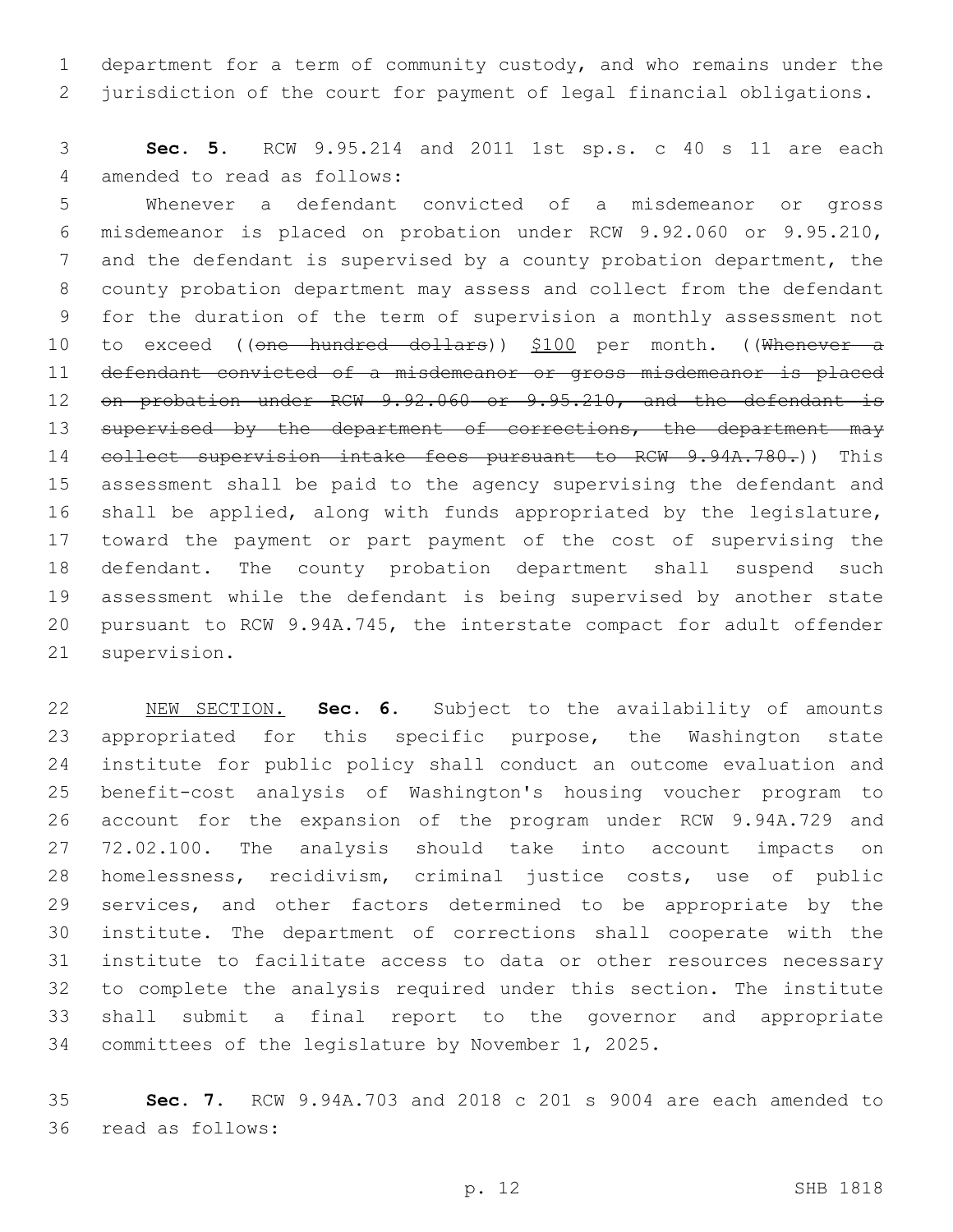1 When a court sentences a person to a term of community custody, 2 the court shall impose conditions of community custody as provided in 3 this section.

4 (1) **Mandatory conditions.** As part of any term of community 5 custody, the court shall:

6 (a) Require the offender to inform the department of court-7 ordered treatment upon request by the department;

8 (b) Require the offender to comply with any conditions imposed by 9 the department under RCW 9.94A.704;

 (c) If the offender was sentenced under RCW 9.94A.507 for an offense listed in RCW 9.94A.507(1)(a), and the victim of the offense 12 was under ((eighteen)) 18 years of age at the time of the offense, prohibit the offender from residing in a community protection zone;

 (d) If the offender was sentenced under RCW 9A.36.120, prohibit the offender from serving in any paid or volunteer capacity where he or she has control or supervision of minors under the age of 17 ((thirteen)) 13.

18 (2) **Waivable conditions.** Unless waived by the court, as part of 19 any term of community custody, the court shall order an offender to:

20 (a) Report to and be available for contact with the assigned 21 community corrections officer as directed;

22 (b) Work at department-approved education, employment, or 23 community restitution, or any combination thereof;

24 (c) Refrain from possessing or consuming controlled substances 25 except pursuant to lawfully issued prescriptions; and

26 (d) ((Pay supervision fees as determined by the department; and

27 (e))) Obtain prior approval of the department for the offender's 28 residence location and living arrangements.

29 (3) **Discretionary conditions.** As part of any term of community 30 custody, the court may order an offender to:

31 (a) Remain within, or outside of, a specified geographical 32 boundary;

33 (b) Refrain from direct or indirect contact with the victim of 34 the crime or a specified class of individuals;

35 (c) Participate in crime-related treatment or counseling 36 services;

 (d) Participate in rehabilitative programs or otherwise perform affirmative conduct reasonably related to the circumstances of the offense, the offender's risk of reoffending, or the safety of the 40 community;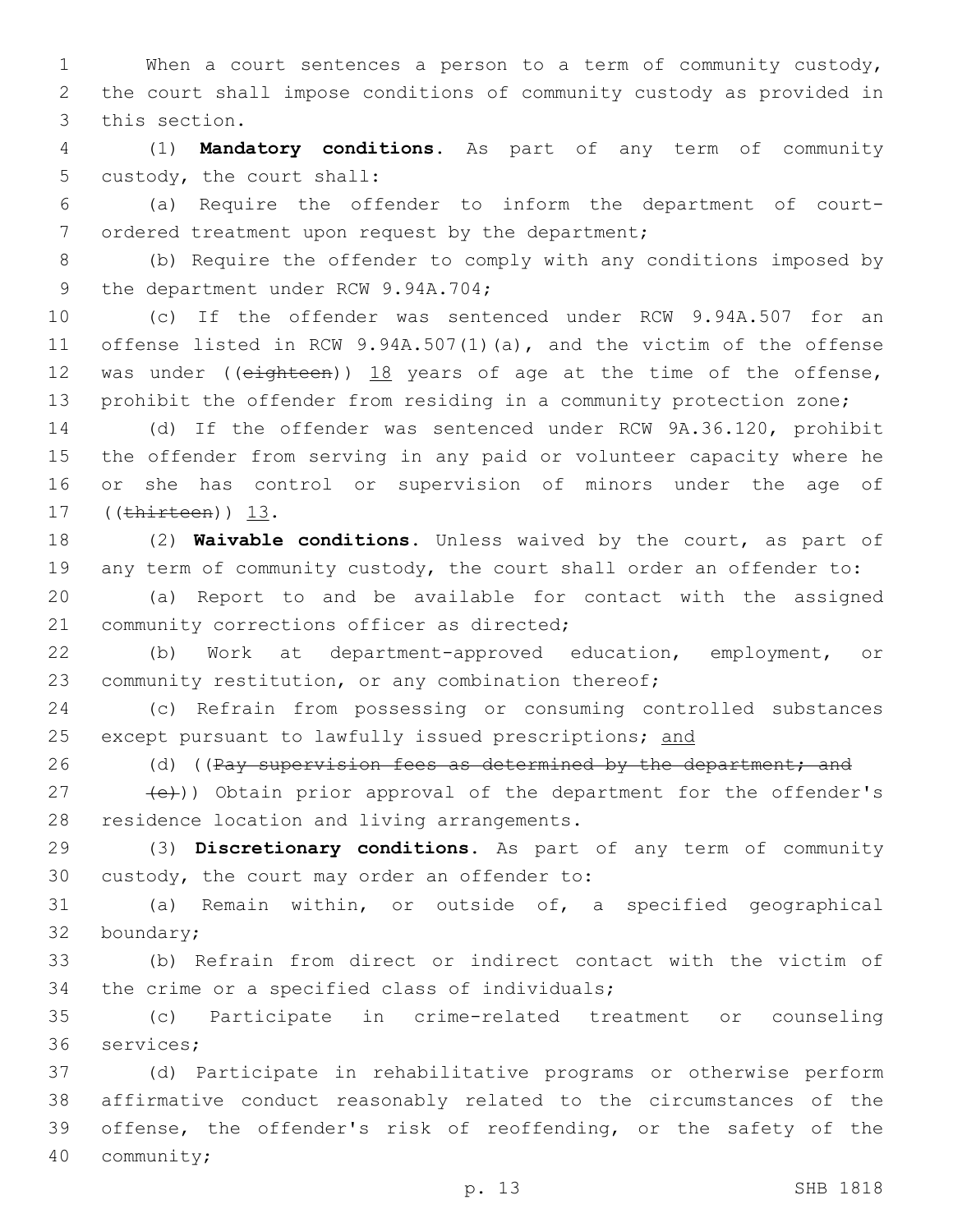- (e) Refrain from possessing or consuming alcohol; or
- (f) Comply with any crime-related prohibitions.
- 

(4) **Special conditions.**

 (a) In sentencing an offender convicted of a crime of domestic violence, as defined in RCW 10.99.020, if the offender has a minor child, or if the victim of the offense for which the offender was convicted has a minor child, the court may order the offender to participate in a domestic violence perpetrator program approved under 9 RCW 26.50.150.

 (b)(i) In sentencing an offender convicted of an alcohol or drug- related traffic offense, the court shall require the offender to complete a diagnostic evaluation by a substance use disorder treatment program approved by the department of social and health services or a qualified probation department, defined under RCW 46.61.516, that has been approved by the department of social and health services. If the offense was pursuant to chapter 46.61 RCW, the report shall be forwarded to the department of licensing. If the offender is found to have an alcohol or drug problem that requires treatment, the offender shall complete treatment in an approved substance use disorder treatment program as defined in chapter 71.24 RCW. If the offender is found not to have an alcohol or drug problem that requires treatment, the offender shall complete a course in an alcohol and drug information school licensed or certified by the department of health under chapter 70.96A RCW. The offender shall pay 25 all costs for any evaluation, education, or treatment required by this section, unless the offender is eligible for an existing program offered or approved by the department of social and health services.

 (ii) For purposes of this section, "alcohol or drug-related traffic offense" means the following: Driving while under the influence as defined by RCW 46.61.502, actual physical control while under the influence as defined by RCW 46.61.504, vehicular homicide as defined by RCW 46.61.520(1)(a), vehicular assault as defined by RCW 46.61.522(1)(b), homicide by watercraft as defined by RCW 79A.60.050, or assault by watercraft as defined by RCW 79A.60.060.

 (iii) This subsection (4)(b) does not require the department of social and health services to add new treatment or assessment facilities nor affect its use of existing programs and facilities 38 authorized by law.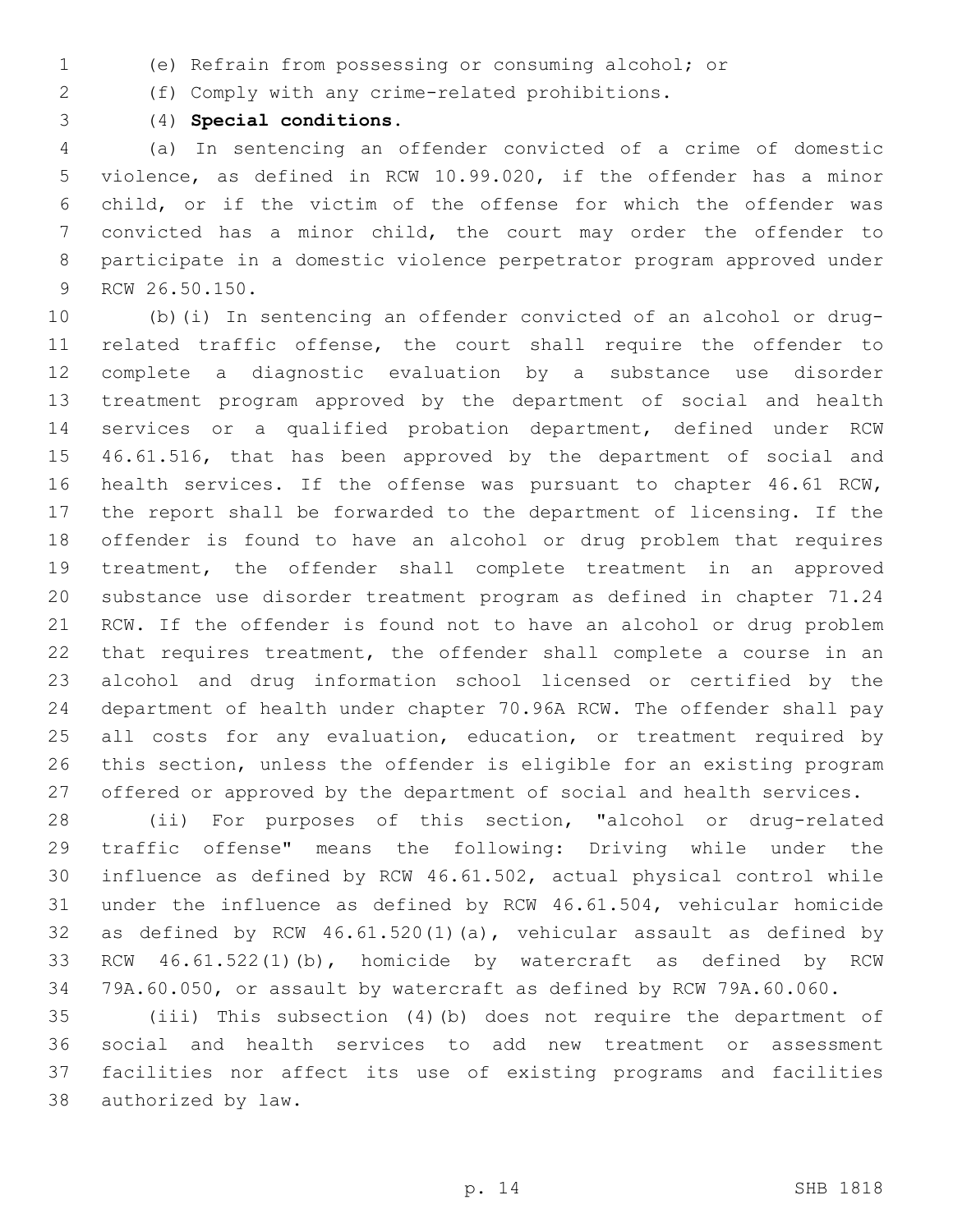1 **Sec. 8.** RCW 9.94A.703 and 2021 c 215 s 104 are each amended to 2 read as follows:

3 When a court sentences a person to a term of community custody, 4 the court shall impose conditions of community custody as provided in 5 this section.

6 (1) **Mandatory conditions.** As part of any term of community 7 custody, the court shall:

8 (a) Require the offender to inform the department of court-9 ordered treatment upon request by the department;

10 (b) Require the offender to comply with any conditions imposed by 11 the department under RCW 9.94A.704;

 (c) If the offender was sentenced under RCW 9.94A.507 for an offense listed in RCW 9.94A.507(1)(a), and the victim of the offense 14 was under ((eighteen)) 18 years of age at the time of the offense, prohibit the offender from residing in a community protection zone;

 (d) If the offender was sentenced under RCW 9A.36.120, prohibit the offender from serving in any paid or volunteer capacity where he or she has control or supervision of minors under the age of 19 ((thirteen)) 13.

20 (2) **Waivable conditions.** Unless waived by the court, as part of 21 any term of community custody, the court shall order an offender to:

22 (a) Report to and be available for contact with the assigned 23 community corrections officer as directed;

24 (b) Work at department-approved education, employment, or 25 community restitution, or any combination thereof;

26 (c) Refrain from possessing or consuming controlled substances 27 except pursuant to lawfully issued prescriptions; and

28 (d) ((Pay supervision fees as determined by the department; and

29  $(e)$ )) Obtain prior approval of the department for the offender's 30 residence location and living arrangements.

31 (3) **Discretionary conditions.** As part of any term of community 32 custody, the court may order an offender to:

33 (a) Remain within, or outside of, a specified geographical 34 boundary;

35 (b) Refrain from direct or indirect contact with the victim of 36 the crime or a specified class of individuals;

37 (c) Participate in crime-related treatment or counseling 38 services;

39 (d) Participate in rehabilitative programs or otherwise perform 40 affirmative conduct reasonably related to the circumstances of the

p. 15 SHB 1818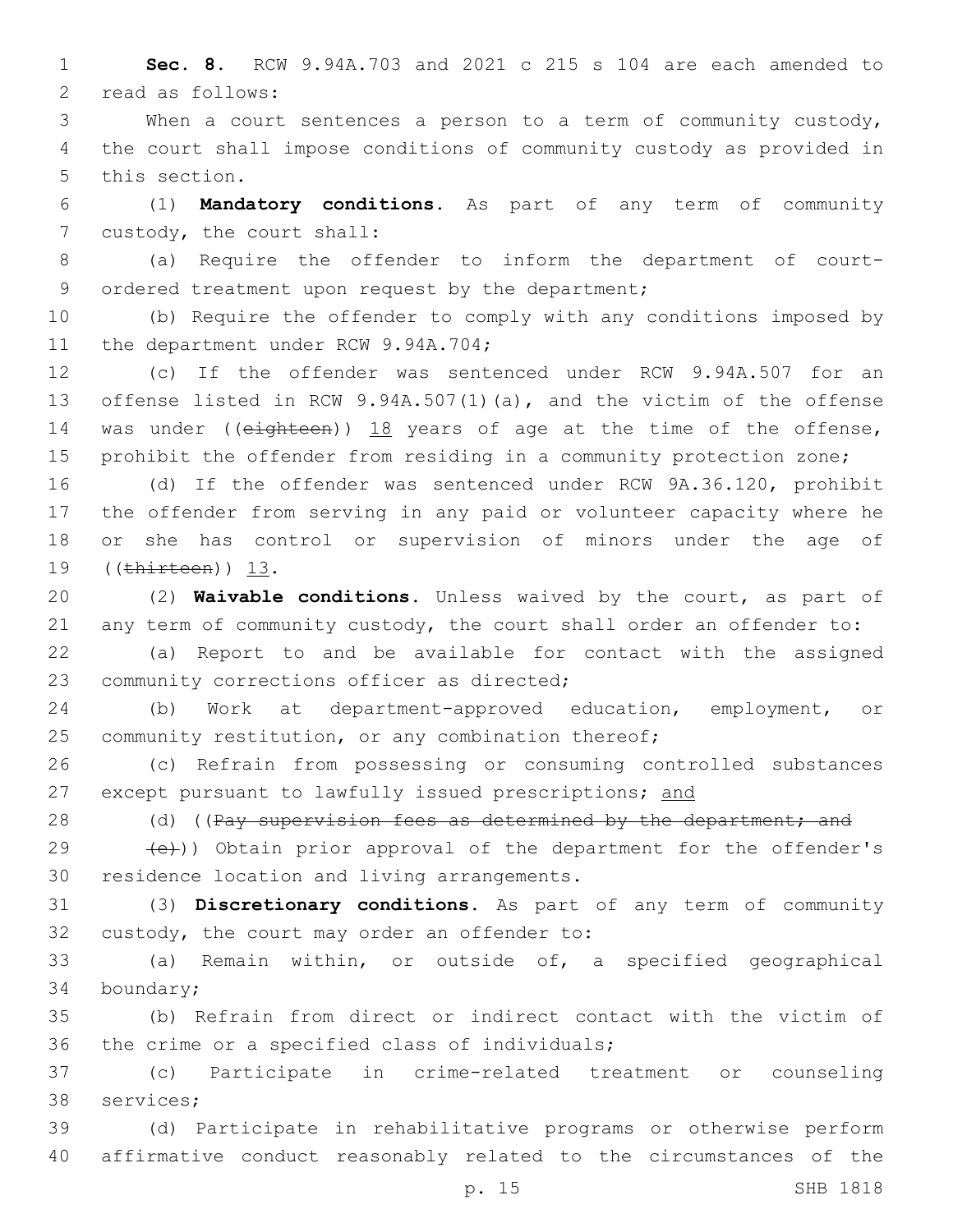offense, the offender's risk of reoffending, or the safety of the 2 community;

(e) Refrain from possessing or consuming alcohol; or

- (f) Comply with any crime-related prohibitions.
- 

(4) **Special conditions.**

 (a) In sentencing an offender convicted of a crime of domestic violence, as defined in RCW 10.99.020, if the offender has a minor child, or if the victim of the offense for which the offender was convicted has a minor child, the court may order the offender to participate in a domestic violence perpetrator program approved under 11 RCW 43.20A.735.

 (b)(i) In sentencing an offender convicted of an alcohol or drug- related traffic offense, the court shall require the offender to complete a diagnostic evaluation by a substance use disorder treatment program approved by the department of social and health services or a qualified probation department, defined under RCW 46.61.516, that has been approved by the department of social and health services. If the offense was pursuant to chapter 46.61 RCW, the report shall be forwarded to the department of licensing. If the offender is found to have an alcohol or drug problem that requires treatment, the offender shall complete treatment in an approved substance use disorder treatment program as defined in chapter 71.24 RCW. If the offender is found not to have an alcohol or drug problem that requires treatment, the offender shall complete a course in an alcohol and drug information school licensed or certified by the department of health under chapter 70.96A RCW. The offender shall pay 27 all costs for any evaluation, education, or treatment required by this section, unless the offender is eligible for an existing program offered or approved by the department of social and health services.

 (ii) For purposes of this section, "alcohol or drug-related traffic offense" means the following: Driving while under the influence as defined by RCW 46.61.502, actual physical control while under the influence as defined by RCW 46.61.504, vehicular homicide as defined by RCW 46.61.520(1)(a), vehicular assault as defined by RCW 46.61.522(1)(b), homicide by watercraft as defined by RCW 79A.60.050, or assault by watercraft as defined by RCW 79A.60.060.

 (iii) This subsection (4)(b) does not require the department of social and health services to add new treatment or assessment facilities nor affect its use of existing programs and facilities 40 authorized by law.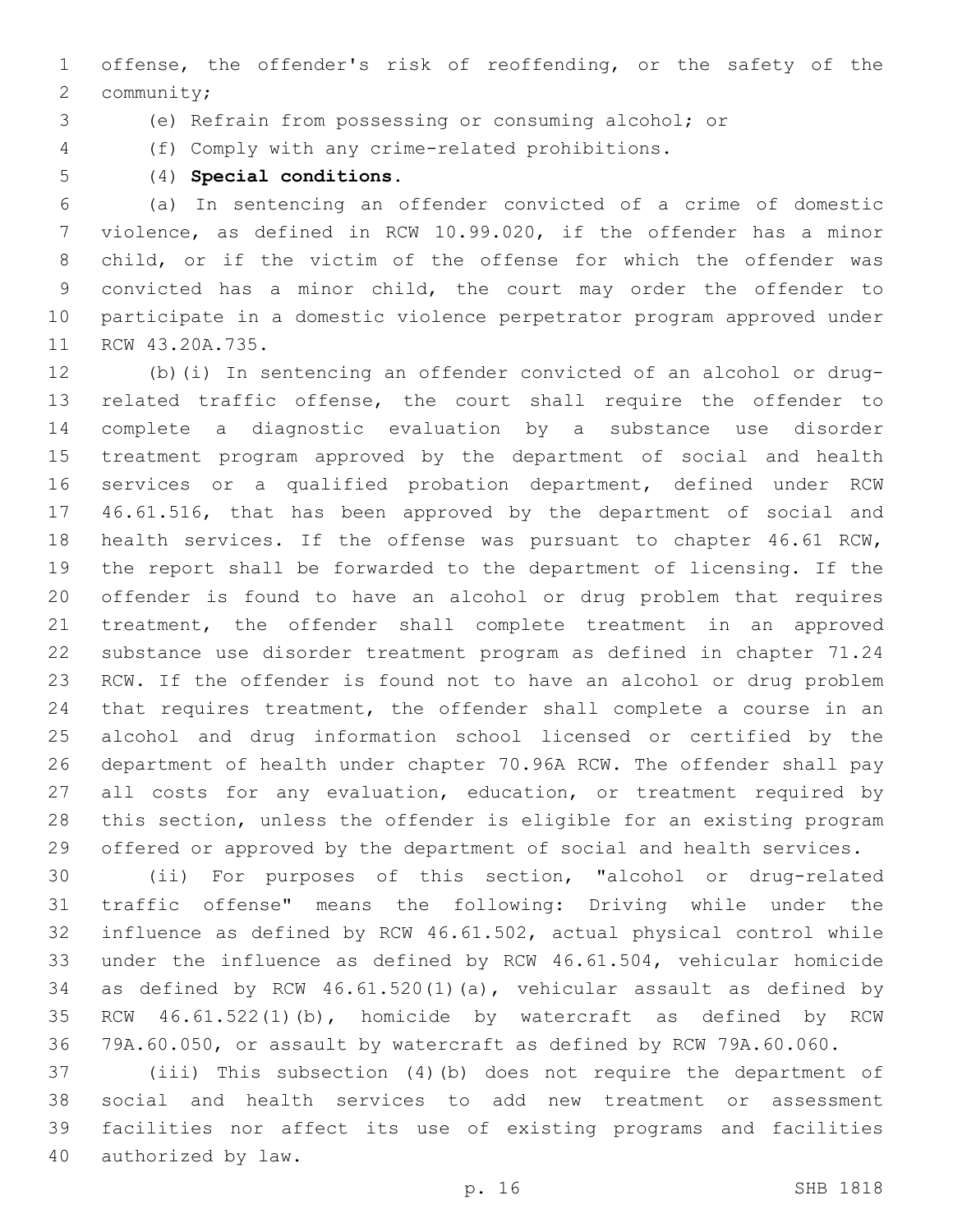**Sec. 9.** RCW 9.94A.704 and 2019 c 263 s 601 are each amended to 2 read as follows:

 (1) Every person who is sentenced to a period of community custody shall report to and be placed under the supervision of the 5 department, subject to RCW 9.94A.501.

 (2)(a) The department shall assess the offender's risk of reoffense and may establish and modify additional conditions of community custody based upon the risk to community safety.

 (b) Within the funds available for community custody, the department shall determine conditions on the basis of risk to community safety, and shall supervise offenders during community custody on the basis of risk to community safety and conditions imposed by the court. The secretary shall adopt rules to implement 14 the provisions of this subsection (2)(b).

 (3) If the offender is supervised by the department, the department shall at a minimum instruct the offender to:

(a) Report as directed to a community corrections officer;

(b) Remain within prescribed geographical boundaries;

 (c) Notify the community corrections officer of any change in the 20 offender's address or employment; and

21 (d) ((Pay the supervision fee assessment; and

22  $(e)$ )) Disclose the fact of supervision to any mental health, chemical dependency, or domestic violence treatment provider, as 24 required by RCW 9.94A.722.

 (4) The department may require the offender to participate in rehabilitative programs, or otherwise perform affirmative conduct, 27 and to obey all laws.

 (5) If the offender was sentenced pursuant to a conviction for a sex offense or domestic violence, the department may:

 (a) Require the offender to refrain from direct or indirect contact with the victim of the crime or immediate family member of the victim of the crime. If a victim or an immediate family member of a victim has requested that the offender not contact him or her after notice as provided in RCW 72.09.340, the department shall require the offender to refrain from contact with the requestor. Where the victim is a minor, the parent or guardian of the victim may make a request on the victim's behalf. This subsection is not intended to reduce the preexisting authority of the department to impose no-contact conditions regardless of the offender's crime and regardless of who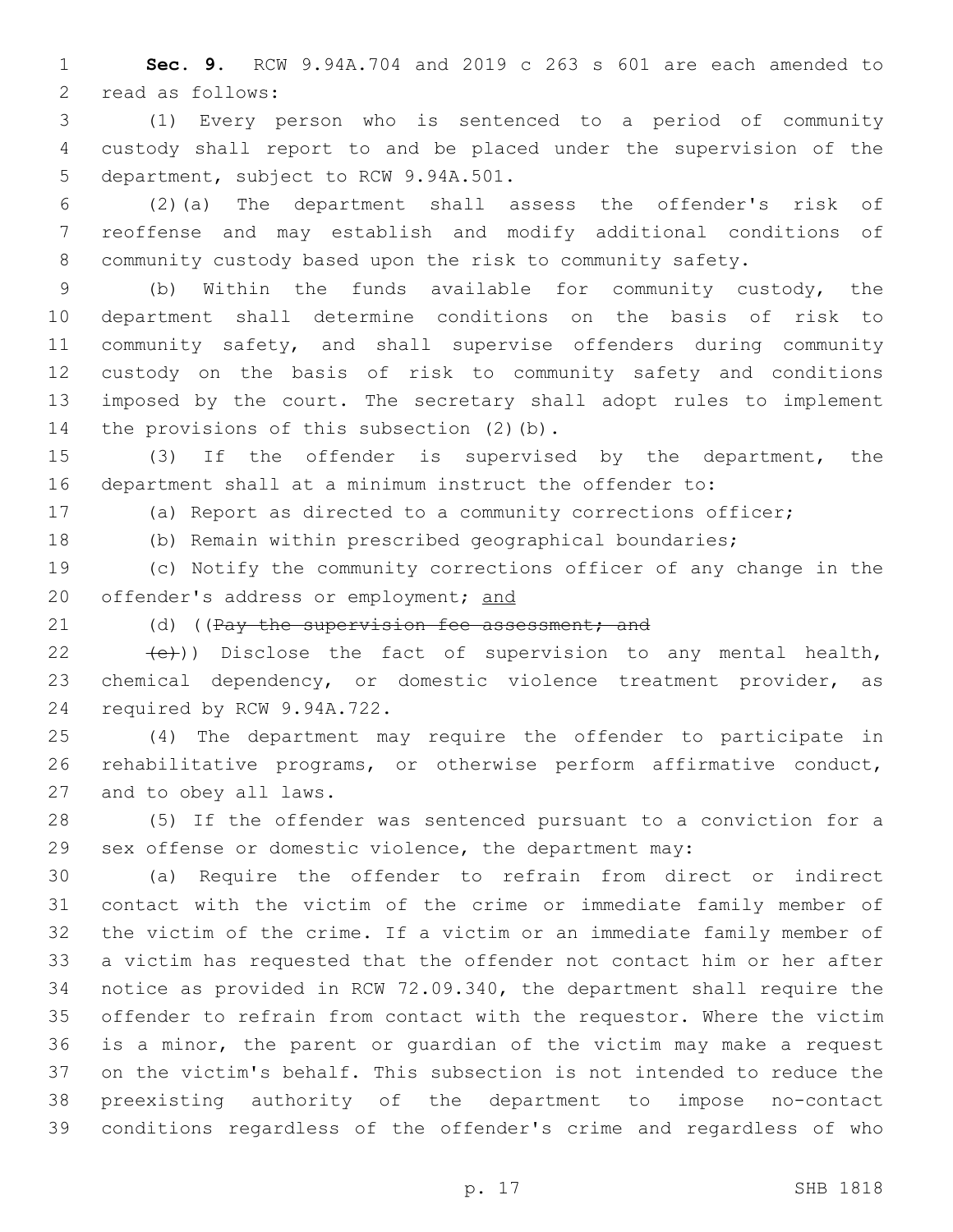is protected by the no-contact condition, where such condition is 2 based on risk to community safety.

 (b) Impose electronic monitoring. Within the resources made available by the department for this purpose, the department shall carry out any electronic monitoring using the most appropriate technology given the individual circumstances of the offender. As used in this section, "electronic monitoring" has the same meaning as 8 in RCW 9.94A.030.

 (6) The department may not impose conditions that are contrary to those ordered by the court and may not contravene or decrease court-11 imposed conditions.

 (7)(a) The department shall notify the offender in writing of any 13 additional conditions or modifications.

 (b) By the close of the next business day after receiving notice 15 of a condition imposed or modified by the department, an offender may request an administrative review under rules adopted by the department. The condition shall remain in effect unless the reviewing officer finds that it is not reasonably related to the crime of conviction, the offender's risk of reoffending, or the safety of the 20 community.

 (8) The department shall notify the offender in writing upon community custody intake of the department's violation process.

 (9) The department may require offenders to pay for special services rendered including electronic monitoring, day reporting, and telephone reporting, dependent on the offender's ability to pay. The department may pay for these services for offenders who are not able 27 to pay.

 (10)(a) When an offender on community custody is under the authority of the board, the department shall assess the offender's risk of recidivism and shall recommend to the board any additional or modified conditions based upon the offender's risk to community safety and may recommend affirmative conduct or electronic monitoring consistent with subsections (4) through (6) of this section.

 (b) The board may impose conditions in addition to court-ordered conditions. The board must consider and may impose department- recommended conditions. The board must impose a condition requiring the offender to refrain from contact with the victim or immediate family member of the victim as provided in subsection (5)(a) of this 39 section.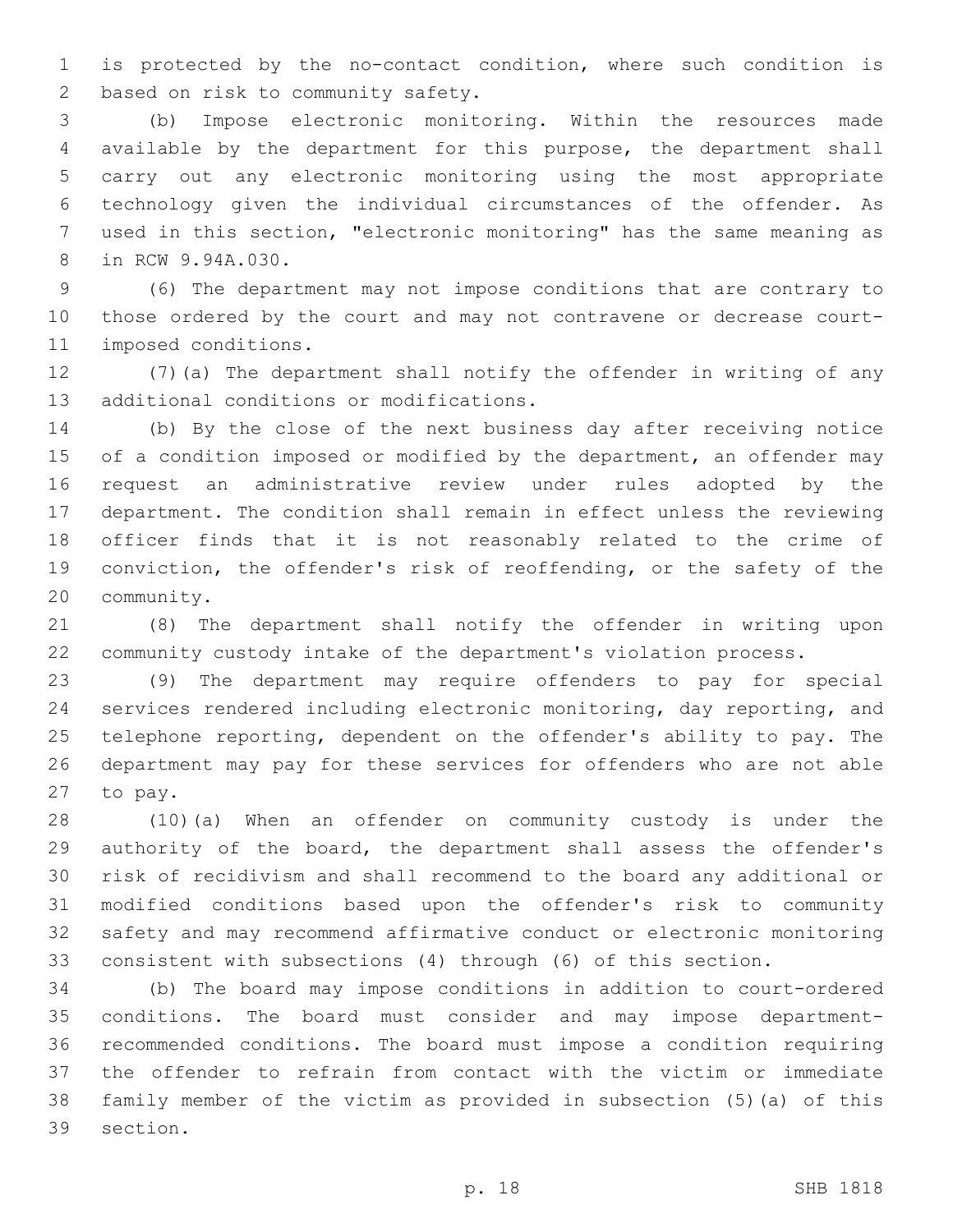(c) By the close of the next business day, after receiving notice of a condition imposed by the board or the department, an offender may request an administrative hearing under rules adopted by the board. The condition shall remain in effect unless the hearing examiner finds that it is not reasonably related to any of the following:6

- 7 (i) The crime of conviction;
- 8 (ii) The offender's risk of reoffending;
- 9 (iii) The safety of the community;
- 

(iv) The offender's risk of domestic violence reoffense.

 (d) If the department finds that an emergency exists requiring the immediate imposition of additional conditions in order to prevent the offender from committing a crime, the department may impose such conditions. The department may not impose conditions that are contrary to those set by the board or the court and may not contravene or decrease court-imposed or board-imposed conditions. Conditions imposed under this subsection shall take effect immediately after notice to the offender by personal service, but shall not remain in effect longer than seven working days unless 20 approved by the board.

 (11) In setting, modifying, and enforcing conditions of community custody, the department shall be deemed to be performing a 23 quasi-judicial function.

 **Sec. 10.** RCW 9.94B.050 and 2020 c 276 s 2 are each amended to read as follows:25

 When a court sentences an offender to a term of total confinement in the custody of the department for any of the offenses specified in this section, the court shall also sentence the offender to a term of community placement as provided in this section. Except as provided in RCW 9.94A.501, the department shall supervise any sentence of 31 community placement imposed under this section.

 (1) The court shall order a one-year term of community placement 33 for the following:

 (a) A sex offense or a serious violent offense committed after 35 July 1, 1988, but before July 1, 1990; or

 (b) An offense committed on or after July 1, 1988, but before 37 July 25, 1999, that is:

- 38 (i) Assault in the second degree;
- 39 (ii) Assault of a child in the second degree;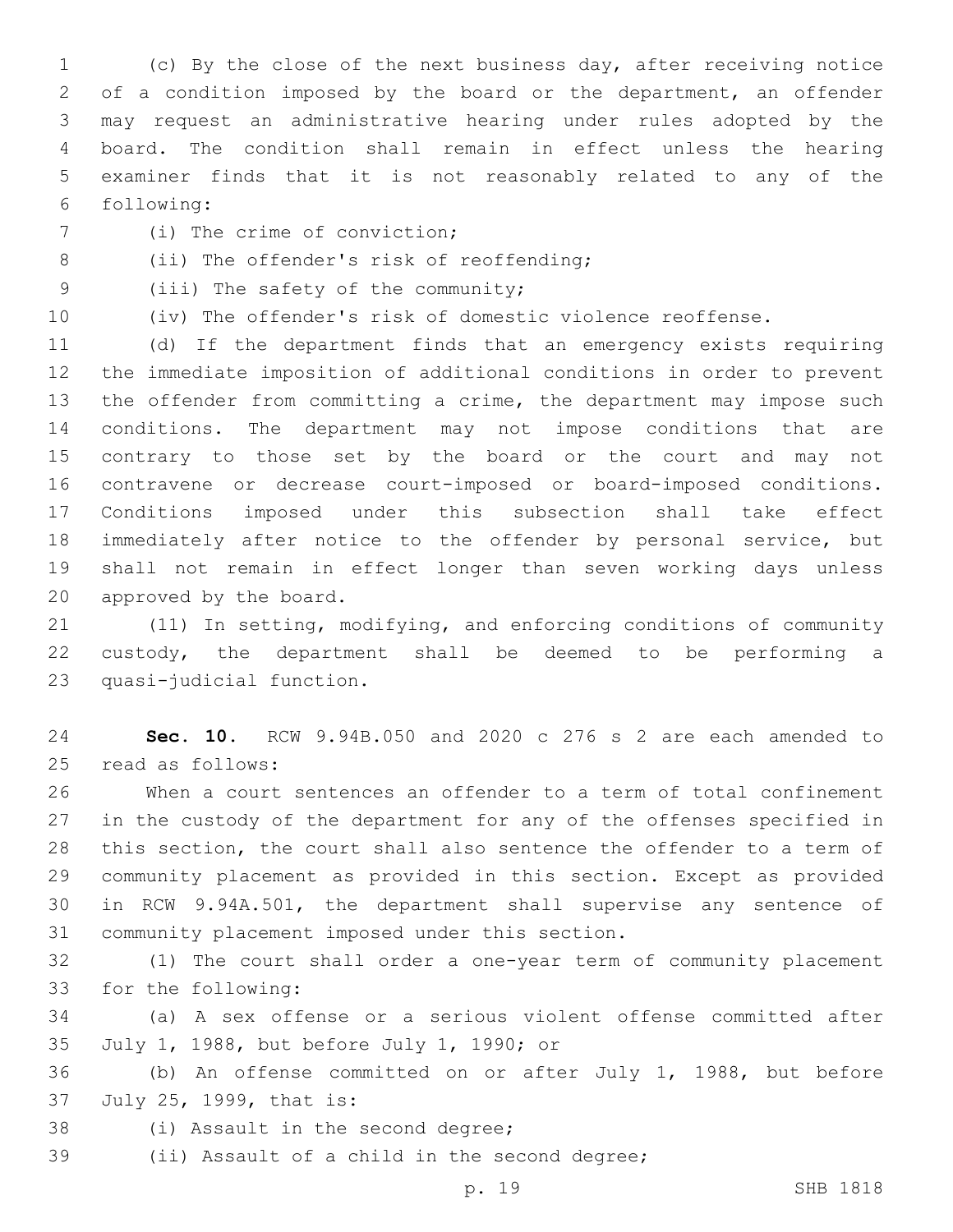(iii) A crime against persons where it is determined in accordance with RCW 9.94A.825 that the offender or an accomplice was armed with a deadly weapon at the time of commission; or

 (iv) A felony offense under chapter 69.50 or 69.52 RCW not 5 sentenced under RCW 9.94A.660.

 (2) The court shall sentence the offender to a term of community placement of two years or up to the period of earned release awarded pursuant to RCW 9.94A.728, whichever is longer, for:

 (a) An offense categorized as a sex offense committed on or after 10 July 1, 1990, but before June 6, 1996, including those sex offenses 11 also included in other offense categories;

 (b) A serious violent offense other than a sex offense committed on or after July 1, 1990, but before July 1, 2000; or

 (c) A vehicular homicide or vehicular assault committed on or 15 after July 1, 1990, but before July 1, 2000.

 (3) The community placement ordered under this section shall begin either upon completion of the term of confinement or at such time as the offender is transferred to community custody in lieu of earned release. When the court sentences an offender to the statutory maximum sentence then the community placement portion of the sentence shall consist entirely of the community custody to which the offender may become eligible. Any period of community custody actually served shall be credited against the community placement portion of the sentence. The community placement shall run concurrently to any period of probation, parole, community supervision, community placement, or community custody previously imposed by any court in any jurisdiction, unless the court pronouncing the current sentence expressly orders that they be served consecutively to each other.

 (4) Unless a condition is waived by the court, the terms of any community placement imposed under this section shall include the 31 following conditions:

 (a) The offender shall report to and be available for contact with the assigned community corrections officer as directed;

 (b) The offender shall work at department-approved education, 35 employment, or community restitution, or any combination thereof;

 (c) The offender shall not possess or consume controlled 37 substances except pursuant to lawfully issued prescriptions; and

38 (d) ((The offender shall pay supervision fees as determined by 39 the department; and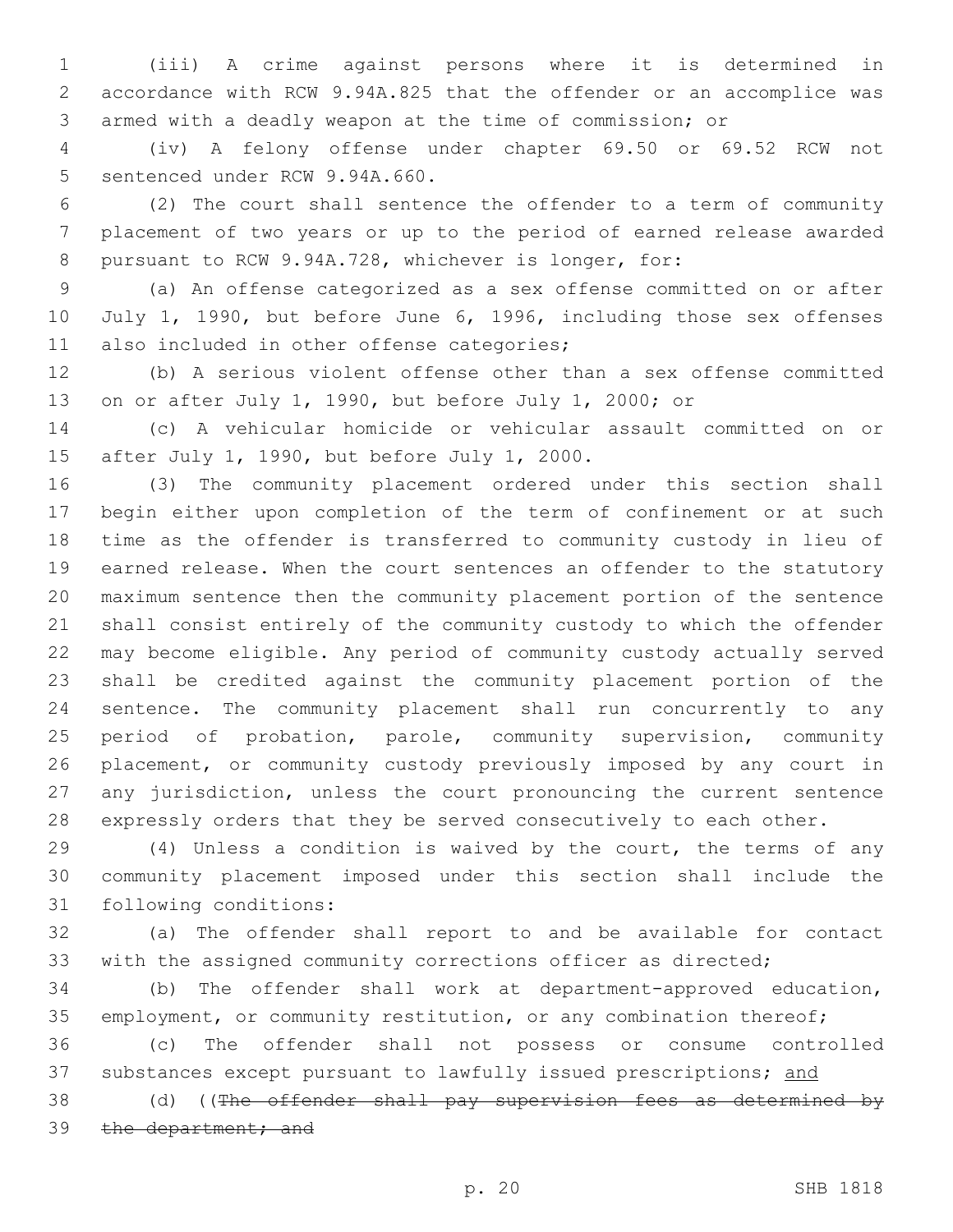1 (e)) The residence location and living arrangements shall be subject to the prior approval of the department during the period of 3 community placement.

 (5) As a part of any terms of community placement imposed under this section, the court may also order one or more of the following special conditions:6

 (a) The offender shall remain within, or outside of, a specified 8 geographical boundary;

 (b) The offender shall not have direct or indirect contact with the victim of the crime or a specified class of individuals;

 (c) The offender shall participate in crime-related treatment or 12 counseling services;

(d) The offender shall not consume alcohol; or

 (e) The offender shall comply with any crime-related 15 prohibitions.

 (6) An offender convicted of a felony sex offense against a minor victim after June 6, 1996, shall comply with any terms and conditions of community placement imposed by the department relating to contact between the sex offender and a minor victim or a child of similar age 20 or circumstance as a previous victim.

 (7) Prior to or during community placement, upon recommendation 22 of the department, the sentencing court may remove or modify any conditions of community placement so as not to be more restrictive.

 **Sec. 11.** RCW 9.95.204 and 2011 1st sp.s. c 40 s 6 are each 25 amended to read as follows:

 (1) When a superior court places a defendant convicted of a misdemeanor or gross misdemeanor on probation and orders supervision under RCW 9.92.060 or 9.95.210, the department of corrections has responsibility for supervision of defendants pursuant to RCW 30 9.94A.501 and 9.94A.5011.

 (2) A county legislative authority may assume responsibility for the supervision of defendants within its jurisdiction who have been convicted of a misdemeanor or gross misdemeanor and sentenced to probation by a superior court. If a county legislative authority chooses to assume responsibility for defendants supervised by the department, the assumption of responsibility shall be made by contract with the department of corrections on a biennial basis.

 (3) The state of Washington, the department of corrections and its employees, community corrections officers, and volunteers who

p. 21 SHB 1818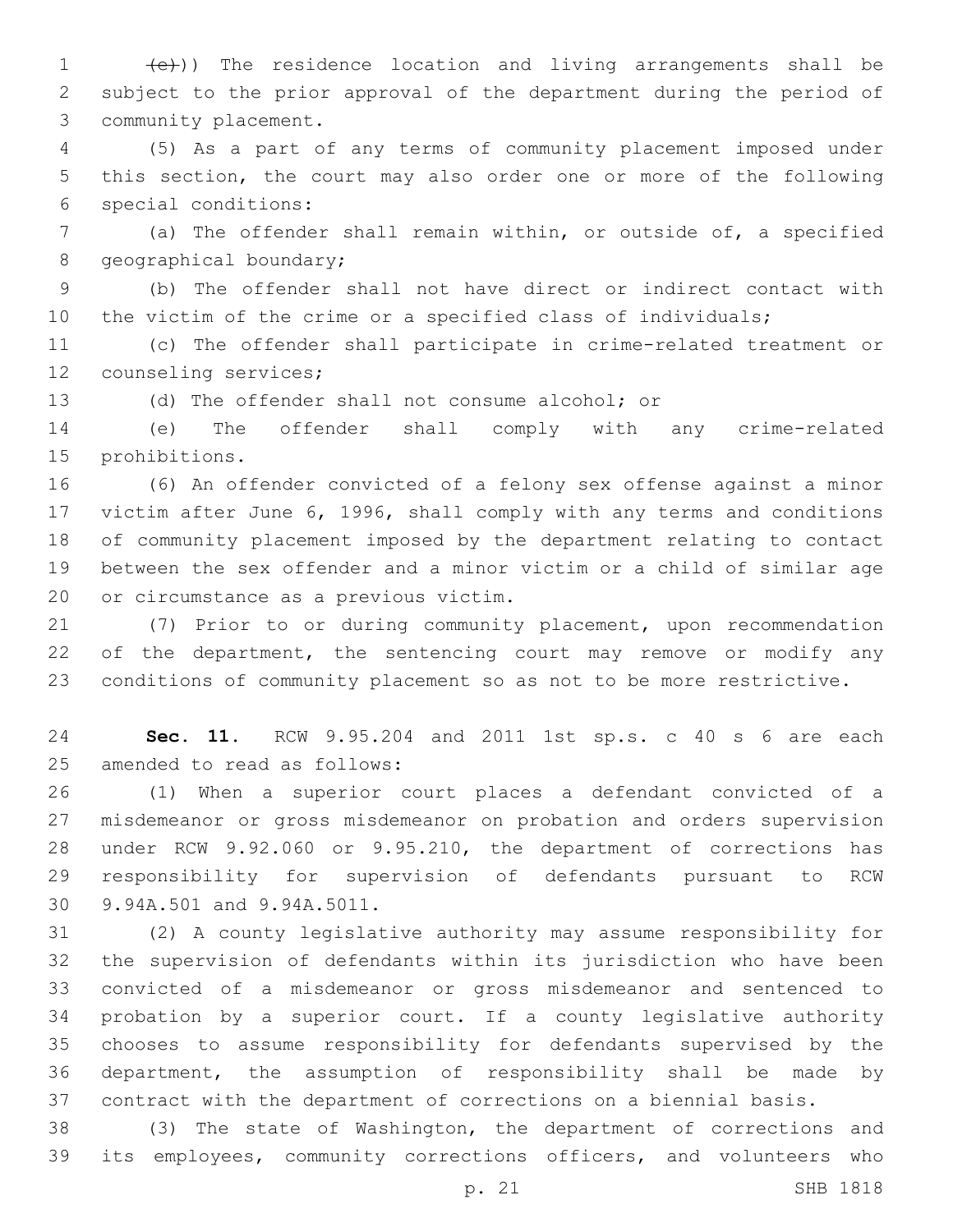assist community corrections officers are not liable for any harm caused by the actions of a superior court misdemeanant probationer who is under the supervision of a county. A county, its probation department and employees, probation officers, and volunteers who assist probation officers are not liable for any harm caused by the actions of a superior court misdemeanant probationer who is under the 7 supervision of the department of corrections.

 (4) The state of Washington, the department of corrections and its employees, community corrections officers, any county providing supervision services pursuant to this section and its employees, probation officers, and volunteers who assist community corrections officers and probation officers in the superior court misdemeanant probation program are not liable for civil damages resulting from any act or omission in the rendering of superior court misdemeanant probation activities unless the act or omission constitutes gross negligence. For purposes of this section, "volunteers" is defined 17 according to RCW 51.12.035.

 (5)(a) If a misdemeanant probationer requests permission to travel or transfer to another state, the assigned probation officer employed or contracted for by the county shall determine whether such request is subject to RCW 9.94A.745, the interstate compact for adult offender supervision. If such request is subject to the compact, the 23 probation officer shall:

 (i) Notify the department of corrections of the probationer's 25 request;

 (ii) Provide the department of corrections with the supporting documentation it requests for processing an application for transfer;

28 (iii) ((Notify the probationer of the fee due to the department 29 of corrections for processing an application under the compact;

30  $(iv)$ ) Cease supervision of the probationer while another state supervises the probationer pursuant to the compact;

32  $((+\nu)^2)$   $(i\nu)$  Resume supervision if the probationer returns to 33 this state before the term of probation expires.

 (b) The probationer shall receive credit for time served while 35 being supervised by another state.

 **Sec. 12.** RCW 36.18.016 and 2021 c 102 s 17 are each amended to 37 read as follows:

 (1) Revenue collected under this section is not subject to 39 division under RCW 36.18.025 or 27.24.070.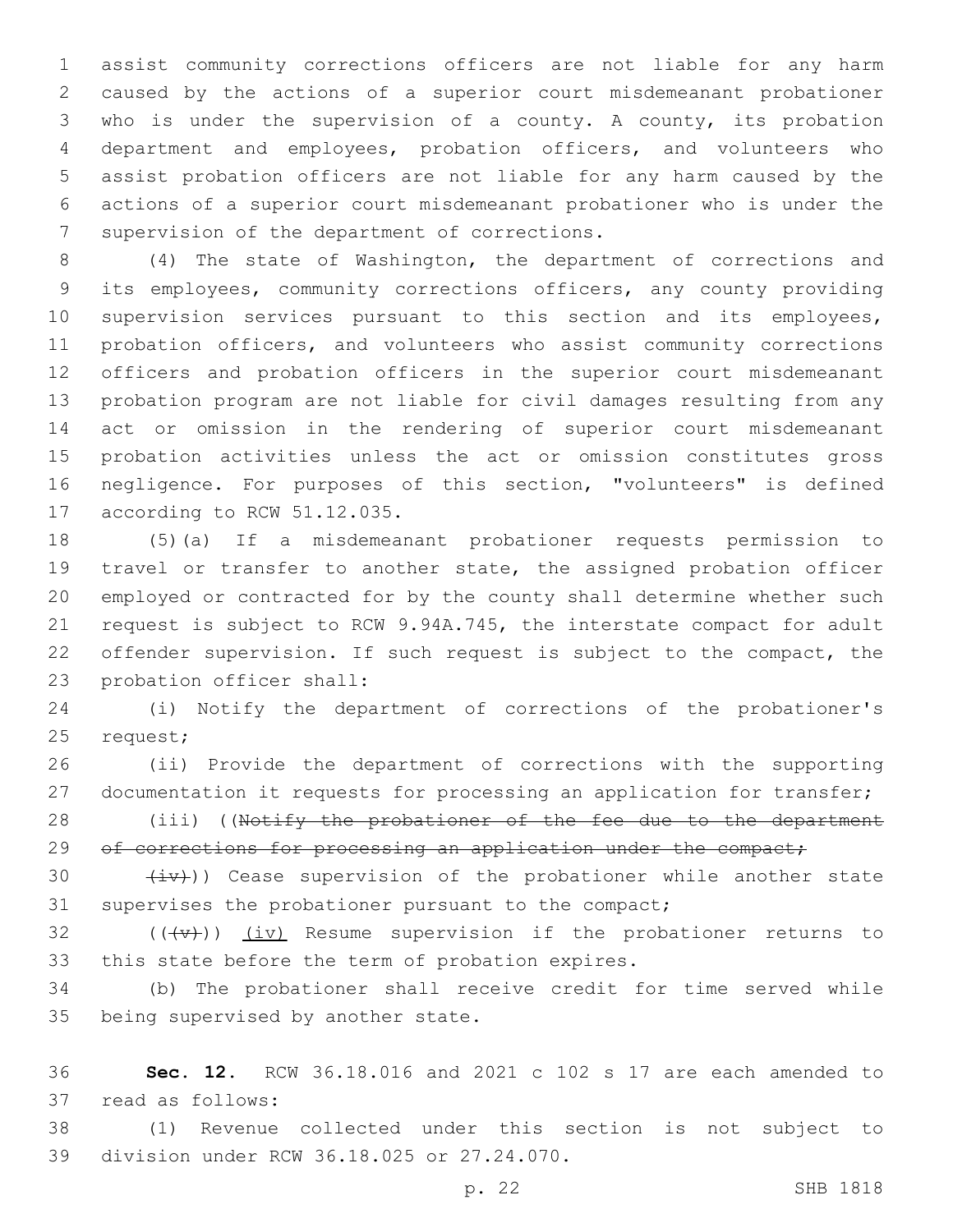1 (2)(a) For the filing of a petition for modification of a decree 2 of dissolution or paternity, within the same case as the original 3 action, and any party filing a counterclaim, cross-claim, or third-4 party claim in any such action, a fee of ((thirty-six dollars)) \$36 5 must be paid.

 (b) The party filing the first or initial petition for dissolution, legal separation, or declaration concerning the validity of marriage shall pay, at the time and in addition to the filing fee 9 required under RCW 36.18.020, a fee of ((fifty-four dollars)) \$54. 10 The clerk of the superior court shall transmit monthly ((forty-eight 11 dollars)) \$48 of the ((fifty-four dollar)) \$54 fee collected under this subsection to the state treasury for deposit in the domestic violence prevention account. The remaining six dollars shall be retained by the county for the purpose of supporting community-based domestic violence services within the county, except for five percent of the six dollars, which may be retained by the court for 17 administrative purposes. On or before December 15th of each year, the county shall report to the department of social and health services revenues associated with this section and community-based domestic violence services expenditures. The department of social and health services shall develop a reporting form to be utilized by counties 22 for uniform reporting purposes.

23 (3)(a) The party making a demand for a jury of six in a civil 24 action shall pay, at the time, a fee of ((one hundred twenty-five 25  $d$ ollars))  $$125;$  if the demand is for a jury of (( $t$ welve)) 12, a fee 26 of ((two hundred fifty dollars)) \$250. If, after the party demands a 27 jury of six and pays the required fee, any other party to the action 28 requests a jury of  $((\text{twelve}))$  12, an additional ((one hundred twenty-29  $five$  dollar))  $$125$  fee will be required of the party demanding the 30 increased number of jurors.

31 (b) Upon conviction in criminal cases a jury demand charge of 32 ((one hundred twenty-five dollars)) \$125 for a jury of six, or ((two 33 hundred fifty dollars)) \$250 for a jury of ((twelve)) 12 may be 34 imposed as costs under RCW 10.46.190.

 (4) For preparing a certified copy of an instrument on file or of record in the clerk's office, for the first page or portion of the first page, a fee of five dollars, and for each additional page or portion of a page, a fee of one dollar must be charged. For authenticating or exemplifying an instrument, a fee of two dollars for each additional seal affixed must be charged. For preparing a

p. 23 SHB 1818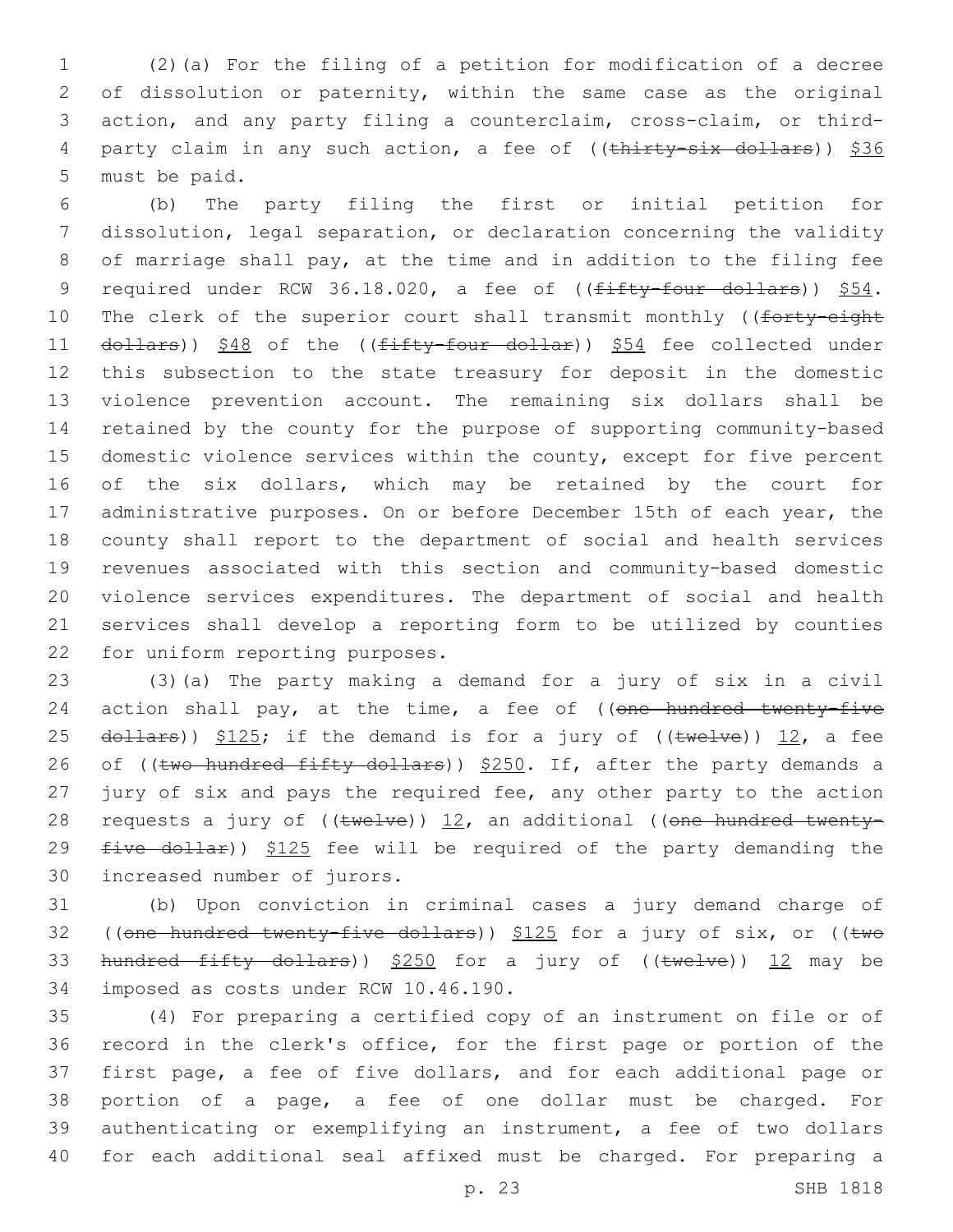copy of an instrument on file or of record in the clerk's office 2 without a seal, a fee of  $((f\text{iff}\psi))$  50 cents per page must be charged. When copying a document without a seal or file that is in an 4 electronic format, a fee of ((twenty-five)) 25 cents per page must be charged. For copies made on a compact disc, an additional fee of ((twenty dollars)) \$20 for each compact disc must be charged.

7 (5) For executing a certificate, with or without a seal, a fee of 8 two dollars must be charged.

9 (6) For a garnishee defendant named in an affidavit for 10 garnishment and for a writ of attachment, a fee of ((twenty dollars)) 11 \$20 must be charged.

12 (7) For filing a supplemental proceeding, a fee of ((twenty 13  $\left(\frac{d^2}{2} + \frac{d^2}{2} + \frac{d^2}{2}\right)$  and the charged.

14 (8) For approving a bond, including justification on the bond, in 15 other than civil actions and probate proceedings, a fee of two 16 dollars must be charged.

17 (9) For the issuance of a certificate of qualification and a 18 certified copy of letters of administration, letters testamentary, or 19 letters of guardianship, there must be a fee of five dollars.

20 (10) For the preparation of a passport application, the clerk may 21 collect an execution fee as authorized by the federal government.

22 (11) For clerk's services such as performing historical searches, 23 compiling statistical reports, and conducting exceptional record 24 searches, the clerk may collect a fee not to exceed ((thirty 25 dollars)) \$30 per hour.

26 (12) For processing ex parte orders, the clerk may collect a fee 27 of  $((\text{thirty dollars}))$  \$30.

28 (13) For duplicated recordings of court's proceedings there must 29 be a fee of  $((\text{ten}-\text{dollars}))$  \$10 for each audiotape and  $((\text{twenty-five}-\text{fivex}))$ 30 dollars)) \$25 for each video or other electronic storage medium.

31 (14) For registration of land titles, Torrens Act, under RCW 32  $65.12.780$ , a fee of ((twenty dollars)) \$20 must be charged.

33 (15) For the issuance of extension of judgment under RCW 6.17.020 34 and chapter 9.94A RCW, a fee of ((two hundred dollars)) \$200 must be 35 charged. When the extension of judgment is at the request of the 36 clerk, the (( $t$ wo hundred dollar))  $$200$  charge may be imposed as court 37 costs under RCW 10.46.190.

38 (16) A facilitator surcharge of up to  $((\text{twenty dollars}))$  \$20 must 39 be charged as authorized under RCW 26.12.240.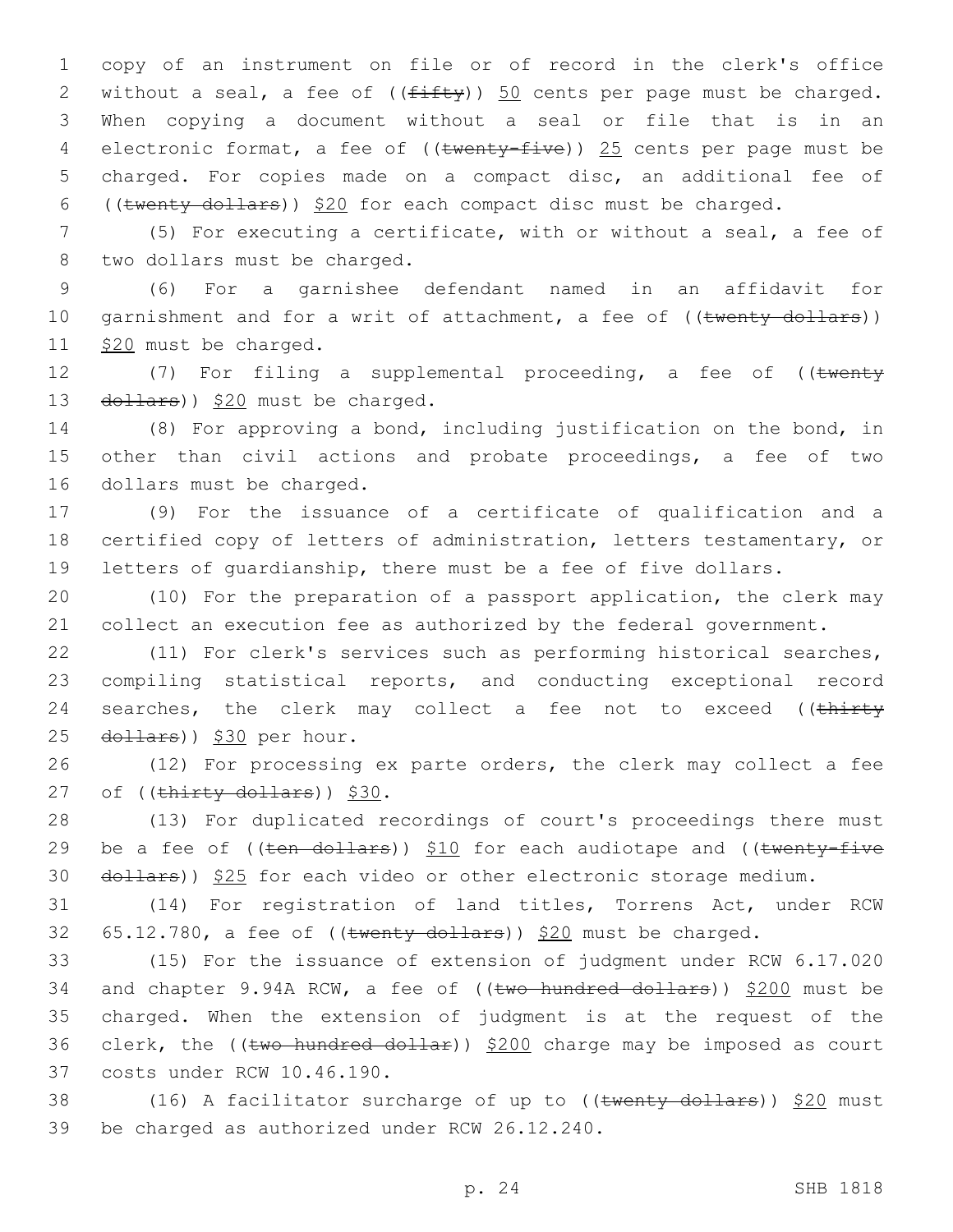(17) For filing an adjudication claim under RCW 90.03.180, a fee 2 of (( $\text{twenty-five dollars}$ ))  $$25$  must be charged.

 (18) For filing a claim of frivolous lien under RCW 60.04.081 or 60.90.130 or filing an action to release a lien under RCW 60.90.090 5 and 60.90.140, a fee of ((thirty-five dollars)) \$35 must be charged.

6 (19) For preparation of a change of venue, a fee of  $($  (twenty 7 dollars)) \$20 must be charged by the originating court in addition to the per page charges in subsection (4) of this section.

 (20) A service fee of five dollars for the first page and one dollar for each additional page must be charged for receiving faxed documents, pursuant to Washington state rules of court, general rule 12 17.

 (21) For preparation of clerk's papers under RAP 9.7, a fee of 14  $((f\text{ifty}))$  50 cents per page must be charged.

 (22) For copies and reports produced at the local level as permitted by RCW 2.68.020 and supreme court policy, a variable fee 17 must be charged.

 (23) Investment service charge and earnings under RCW 36.48.090 19 must be charged.

 (24) Costs for nonstatutory services rendered by clerk by authority of local ordinance or policy must be charged.

 (25) For filing a request for civil arbitration, a filing fee may be assessed against the party filing a statement of arbitrability not 24 to exceed (( $t$ wo hundred fifty dollars))  $$250$  as established by 25 authority of local ordinance. ((Two hundred twenty dollars)) \$220 of this charge shall be used to offset the cost of the civil arbitration 27 program. ((Thirty dollars)) \$30 of each fee collected under this subsection must be used for indigent defense services.

 (26) For filing a request for trial de novo of a civil 30 arbitration award, a fee not to exceed ((four hundred dollars)) \$400 as established by authority of local ordinance must be charged.

 (27) A public agency may not charge a fee to a law enforcement agency, for preparation, copying, or mailing of certified copies of the judgment and sentence, information, affidavit of probable cause, and/or the notice of requirement to register, of a sex offender convicted in a Washington court, when such records are necessary for risk assessment, preparation of a case for failure to register, or maintenance of a sex offender's registration file.

 (28) For the filing of a will or codicil under the provisions of 40 chapter 11.12 RCW, a fee of ((twenty dollars)) \$20 must be charged.

p. 25 SHB 1818